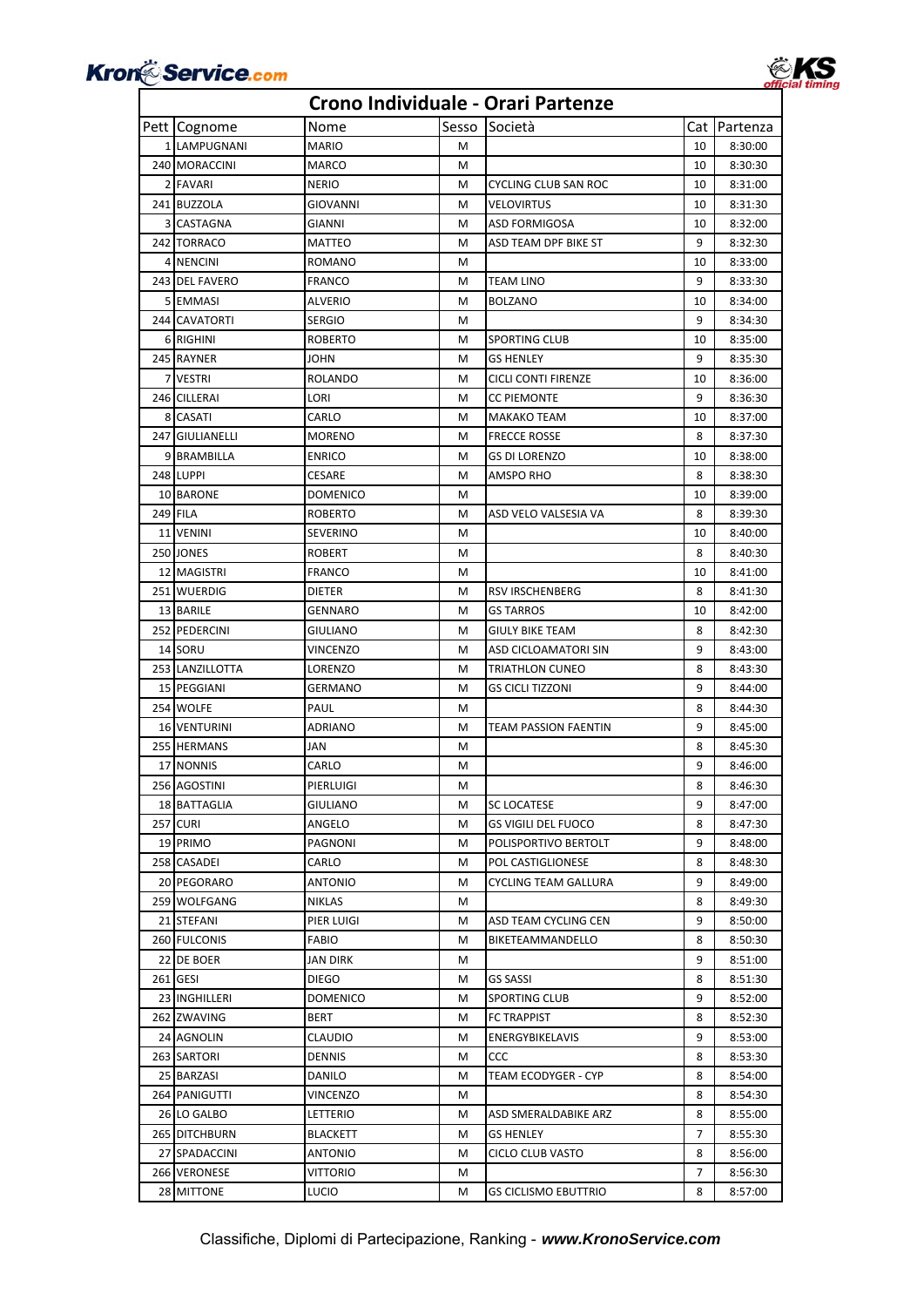



| Pett Cognome          | Nome              | Sesso | Società                     | Cat I          | Partenza |
|-----------------------|-------------------|-------|-----------------------------|----------------|----------|
| 267 SANETTI           | <b>FEDERICO</b>   | м     | <b>GS VIGILI DEL FUOCO</b>  | $\overline{7}$ | 8:57:30  |
| 29 OLLA               | ANTONIO           | м     | <b>GS CICLISTICO PORTOS</b> | 8              | 8:58:00  |
| 268 ROSA              | FRANCO            | м     | SCD FANESE                  | $\overline{7}$ | 8:58:30  |
| 30 MARAZZINI          | ALDO              | м     | TEAM LODA MILLENIUM         | 8              | 8:59:00  |
| 269 FANTINI           | CLAUDIO           | м     | TEAM                        | 7              | 8:59:30  |
| 31 VIRGILIO           | SEROLDI           | м     | <b>GS MEDESE MEDAMOBI</b>   | 8              | 9:00:00  |
| 270 VITOLANO          | LORENZO           | м     | ASD CILOAMATORI SEDR        | $\overline{7}$ | 9:00:30  |
| <b>32 MANTOANELLI</b> | ANGELO            | M     | PEDALE 73                   | 8              | 9:01:00  |
| 271 BONFIGLIO         | ALFREDO           | м     | ASD CUORE GRINTA PAS        | $\overline{7}$ | 9:01:30  |
| 33 ROSSETTI           | GIOVANNI          | M     | MAKAKOTEAM                  | 8              | 9:02:00  |
| 272 PIOVESAN          | GIOVANNI          | м     | TEAM GRANFONDO PINAR        | 7              | 9:02:30  |
| 34 MARIOTTI           | ELISEO            | м     |                             | 8              | 9:03:00  |
| 273 LIEM              | DJOEN TONG        | м     | SARDIENTJES                 | $\overline{7}$ | 9:03:30  |
| 35 NANNIPIERI         | PAOLO             | M     | SPORTING CLUB               | 8              | 9:04:00  |
| 274 CARBONI           | <b>GIANFRANCO</b> | м     | AREA 231                    | $\overline{7}$ | 9:04:30  |
| 36 MAIO               | ANTONIO           | м     |                             | 8              | 9:05:00  |
| 275 FILIPAZZI         | LUIGI             | м     | MC BIKE                     | 7              | 9:05:30  |
| 37 GIVONETTI          | PATRIZIO          | м     | ASD TEAM CYCLING CEN        | 8              | 9:06:00  |
| <b>276 ZOLLO</b>      | CARLO             | м     | KTM ASD SCATENATI           | 7              | 9:06:30  |
| 38 GUALTIERI          | STEFANO           | м     | <b>INFINITY</b>             | 8              | 9:07:00  |
| 277 WAELZLEIN         | GERHARD           | м     | <b>RC HERPERSDORF</b>       | $\overline{7}$ | 9:07:30  |
| 39 REDEGHIERI         | GIORGIO           | м     | AQUILOTTI TEAM              | 8              | 9:08:00  |
|                       |                   | м     |                             | $\overline{7}$ |          |
| 278 TAYLOR            | GRAEME            |       | GS HENLEY                   |                | 9:08:30  |
| 40 COZZI              | ANTONIO           | м     | TEAM KIA                    | 8              | 9:09:00  |
| 279 BERTOZZI          | DANIELE           | м     | TEAM DEL CAPITANO AS        | $\overline{7}$ | 9:09:30  |
| 41 VALLA              | PAOLO             | м     | ASD COOPERATORI             | 8              | 9:10:00  |
| 280 FOPMA             | KLAAS             | м     | SARDIENTJES                 | $\overline{7}$ | 9:10:30  |
| 42 PERSICO            | <b>FRANCESCO</b>  | м     | ASD IL PIRATA EVOLUT        | 8              | 9:11:00  |
| 281 REINDERS          | JOS               | м     |                             | 7              | 9:11:30  |
| 43 MAGLIANESI         | MARIO             | м     | ASD POL BELMONTESE          | 8              | 9:12:00  |
| 282 FELTRIN           | MARIO             | м     | <b>GC MESCHIO</b>           | $\overline{7}$ | 9:12:30  |
| 44 FERRABOSCHI        | <b>MARZIO</b>     | м     |                             | $\overline{7}$ | 9:13:00  |
| 283 TORTO             | VALERIO           | M     | <b>AREA 231</b>             | 7              | 9:13:30  |
| 45 STANLEY            | MICHAEL           | м     | <b>BATH CC</b>              | 7              | 9:14:00  |
| 284 CAVALLETTI        | PIETRO            | м     | ASD MAX LELLI               | $\overline{7}$ | 9:14:30  |
| 46 GIAMPIERO          | ARESU             | м     | TEAM PASSION FAENTIN        | $\overline{7}$ | 9:15:00  |
| 285 CECERO            | CLAUDIO           | м     | TEAM 1001                   | $\overline{7}$ | 9:15:30  |
| 47 CAPPAI             | LUIGI             | м     | <b>GSRUNNER ACD</b>         | $\overline{7}$ | 9:16:00  |
| <b>286 HANS</b>       | MAES              | м     |                             | 7              | 9:16:30  |
| 48 MASCHI             | FAUSTO            | м     | KTM ITALIA                  | 7              | 9:17:00  |
| 287 BUTCHER           | STEPHEN           | м     | GS HENLEY                   | 7              | 9:17:30  |
| 49 MAINARDI           | FABRIZIO          | м     | ASD PIANETA BIBI            | 7              | 9:18:00  |
| 288 MOTTA             | ROBERTO           | м     | ASD AMICI DEL CICLIS        | 7              | 9:18:30  |
| 50 ZANIER             | SILVANO           | м     |                             | 7              | 9:19:00  |
| 289 PALAGI            | LAURIANO          | м     | PEZZINI BIKE                | 7              | 9:19:30  |
| 51 BENATI             | GIANCARLO         | м     | SC CA' DI LUGO              | 7              | 9:20:00  |
| 290 VAN BUUREN        | DAAN-WILLEM       | м     | SARDIENTJES                 | 7              | 9:20:30  |
| 52 GALLO              | MAURIZIO          | м     | <b>SC ALTAIR</b>            | $\overline{7}$ | 9:21:00  |
| 291 DE MOERLOOSE      | PAUL              | м     |                             | 6              | 9:21:30  |
| 53 UBERTI             | PIERLUIGI         | м     |                             | 7              | 9:22:00  |
| 292 CICULI            | MAURO             | м     | MY BIKE DEIDDA              | 6              | 9:22:30  |
| 54 PROVVEDI           | LORENZO           | м     | <b>BICISPORTEAM FIRENZE</b> | 7              | 9:23:00  |
| 293 RAVIOLA           | GIUSEPPE          | м     | AREA231                     | 6              | 9:23:30  |
| 55 BARTOLI            | MICHELE           | м     |                             | 7              | 9:24:00  |
| 294 LEMMI             | <b>MAURIZIO</b>   | м     | PROMOTEC SHOP               | 6              | 9:24:30  |
|                       |                   |       |                             |                |          |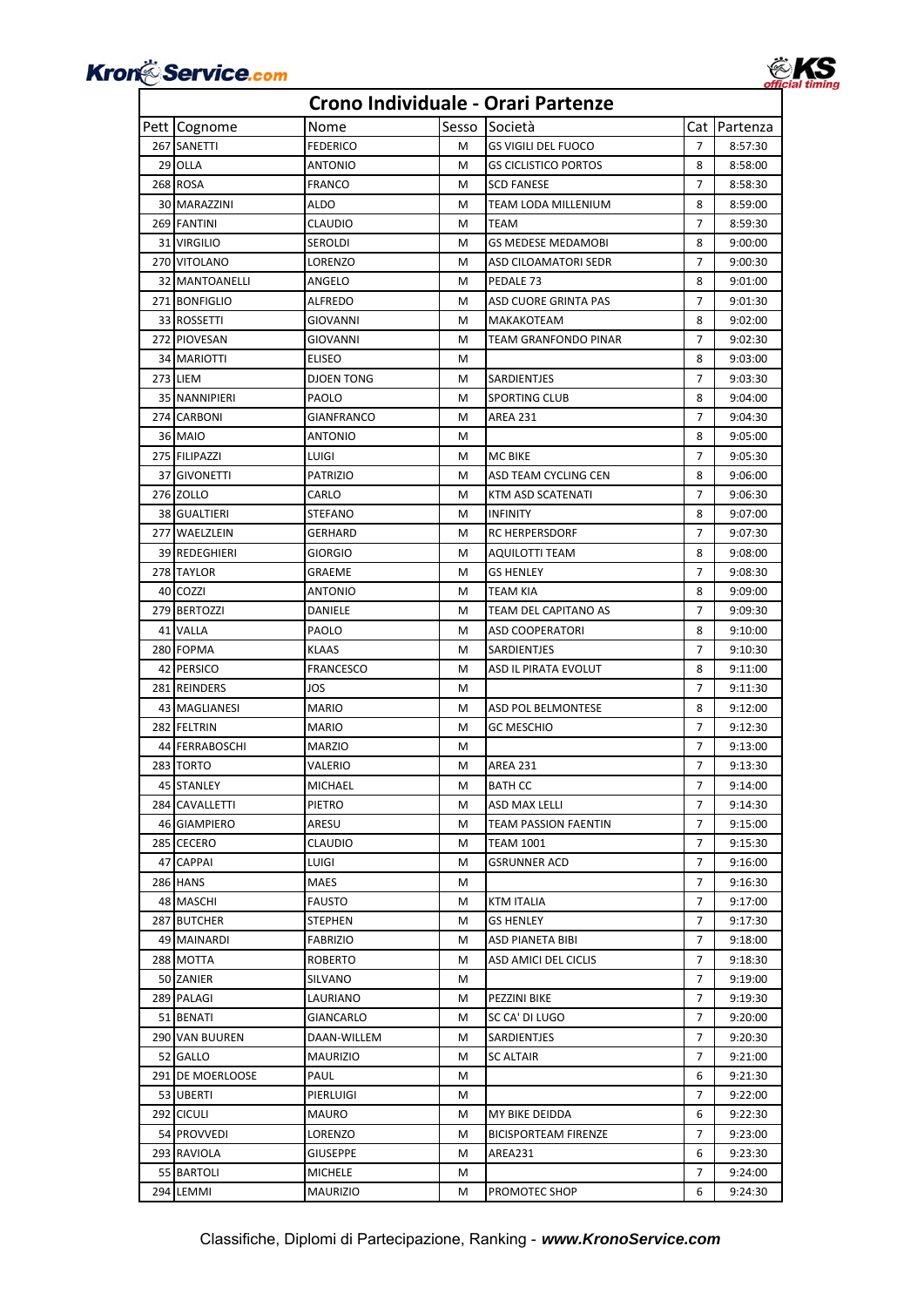



| Pett Cognome      | Nome               | Sesso | Società                    |                | Cat   Partenza |
|-------------------|--------------------|-------|----------------------------|----------------|----------------|
| 56 COVI           | MARIANO            | м     | <b>BIKE SPORT NERI</b>     | $\overline{7}$ | 9:25:00        |
| 295 BRADY         | <b>KEVIN</b>       | м     | <b>MILTON CYCLING CLUB</b> | 6              | 9:25:30        |
| 57 ARGENTI        | ALESSANDRO         | м     | IO BICI                    | 7              | 9:26:00        |
| 296 BRUNNER       | HANS-PETER         | м     | VC-INTERNATIONAL BRI       | 6              | 9:26:30        |
| 58 MANASSERO      | MAURO              | м     | ASD GS PASSATORE           | 7              | 9:27:00        |
| 297 ARIAS AGUILAR | CARLOS             | м     | SQUADRA CORSE BORRAS       | 6              | 9:27:30        |
| 59 CLAUDIO        | BEVILACQUA         | м     | ASD TEAM SYNTEC            | 7              | 9:28:00        |
| 298 BOEGE         | <b>MICHAEL</b>     | м     | VC-INTERNATIONAL BRI       | 6              | 9:28:30        |
| 60 MAZZONI        | MARCO              | M     | <b>SC RUBIERESE</b>        | 7              | 9:29:00        |
| 299 PRADA         | <b>ETTORE</b>      | M     | <b>BRENTEAM TRENTO</b>     | 6              | 9:29:30        |
| 61 MAZZONI        | MAURIZIO           | м     | FAENZA BIKE BOLOGNA        | 7              | 9:30:00        |
| 300 LANDOLFI      | <b>GIUSEPPE</b>    | м     | MAKAKO TEAM                | 6              | 9:30:30        |
| 62 FANELLI        | PAOLO              | м     | <b>GSC BRECCIA</b>         | 7              | 9:31:00        |
| 301 MANIERA       | MARCO              | м     | AREA 231                   | 6              | 9:31:30        |
| 63 MORETTI        | MASSIMO            | M     | TEAM DEL CAPITANO AS       | 7              | 9:32:00        |
| 302 POGLIANI      | <b>MASSIMO</b>     | м     | MAKAKOTEAM                 | 6              | 9:32:30        |
| 64 HAVENAAR       | BERT               | M     | RWC AHOY                   | 7              | 9:33:00        |
| 303 CAPELLO       | MARCO              | м     |                            | 6              | 9:33:30        |
| 65 BENCINI        | <b>MAURO</b>       | м     | <b>INFINITY</b>            | 7              | 9:34:00        |
| 304 ARNAUDO       | ALESANDRO          | м     | TRIATHLON CUNEO            | 6              | 9:34:30        |
| 66 GUALTIERO      | GIOVANNIELLO       | м     |                            | 7              | 9:35:00        |
| 305 CORRIGALL     | RICHARD            | M     | LONDON PHOENIX CC          | 6              | 9:35:30        |
| 67 MERLINI        | CLAUDIO            | м     | <b>INFINITY</b>            | 6              | 9:36:00        |
| 306 QUER          | PEPE               | м     |                            | 6              | 9:36:30        |
| 68 COCCO          | <b>GIANFRANCO</b>  | м     | <b>SPOC NICE</b>           | 6              | 9:37:00        |
| 307 DEJONGHE      | JAN                | M     | <b>FENIKS</b>              | 6              | 9:37:30        |
| 69 MAZZATENTA     | PAOLO              | м     | MTB GOLOSINE               | 6              | 9:38:00        |
| 308 HOLLEY        | GREG               | M     | VC MELES                   | 6              | 9:38:30        |
| 70 ATZORI         | MARCO              | м     | IL FORNAIO MACOMER         | 6              | 9:39:00        |
| 309 REPKO         | JAN                | м     | SARDIENTJES                | 6              | 9:39:30        |
| 71 STRADI         | STEFANO            | м     | <b>GS PEDALE IMPERIESE</b> | 6              | 9:40:00        |
| 310 QUAGLI        | <b>FEDERICO</b>    | м     | <b>INFINITY</b>            | 6              | 9:40:30        |
| 72 CONTE          | MARIO              | м     | THE PANTHERS               | 6              | 9:41:00        |
| 311 MINDOLI       | ENZO               | м     | SPEED WHEEL TEAM           | 6              | 9:41:30        |
| 73 TERRACINA      | MASSIMO            | М     | <b>AQUILOTTI TEAM</b>      | 6              | 9:42:00        |
| 312 BARISON       | STEFANO            | M     | TRIATHLON ALTO ADIGE       | 6              | 9:42:30        |
| 74 DUPERRET       | ANDRE              | м     |                            | 6              | 9:43:00        |
| 313 VAIANI        | NICOLA             | м     | ASD MAX LELLI              | 6              | 9:43:30        |
| 75 DAAMEN         | JAN WILLEM         | М     | MARE & MONTI               | 6              | 9:44:00        |
| 314 DI TROIA      | TERENZIO           | м     | ASD MOVICOAST TURISM       | 6              | 9:44:30        |
| 76 FOTI           | RODOLFO            | м     | <b>INFINITY</b>            | 6              | 9:45:00        |
| 315 PATUZZI       | ANDREA             | М     | MUCCHIO SPORTIVO TRE       | 6              | 9:45:30        |
| 77 MICHELINI      | DARIO              | м     | <b>INFINITY</b>            | 6              | 9:46:00        |
| 316 KUEHL         | ANDREAS            | М     | SCHUNK CYCLING TEAM        | 6              | 9:46:30        |
| 78 MASSEREY       | CHRISTOPHE NICOLAS | м     | SC L'OLEANDRO BUDO         | 6              | 9:47:00        |
| 317 NORRIS        | JOHN               | м     | MILTON BICYCLE CLUB        | 6              | 9:47:30        |
| 79 CIFARELLI      | NICOLA             | М     | ASD SIRINO BIKE            | 6              | 9:48:00        |
| 318 MEAD          | STEVE              | м     |                            | 6              | 9:48:30        |
| 80 MAROCCHI       | FRANCO             | м     | SPRINT BIKE LUMEZZAN       | 6              | 9:49:00        |
| 319 COLOMBO       | AMEDEO             | м     | ASD CICLOAMATORI SED       | 6              | 9:49:30        |
| 81 STEFANINI      | PIERLUIGI          | м     | ASD SANTA MARINELLA        | 6              | 9:50:00        |
| 320 SUARDI        | MASSIMO            | м     | SPILLA TEAM                | 6              | 9:50:30        |
| 82 DURIO          | ALBERTO            | м     | VELO VALSESIA              | 6              | 9:51:00        |
| 321 HOLLEY        | DEREK              | м     | VC MELES                   | 6              | 9:51:30        |
| 83 GAVIOLI        | GIORGIO            | М     | KTM ITALIA                 | 6              | 9:52:00        |
|                   |                    |       |                            |                |                |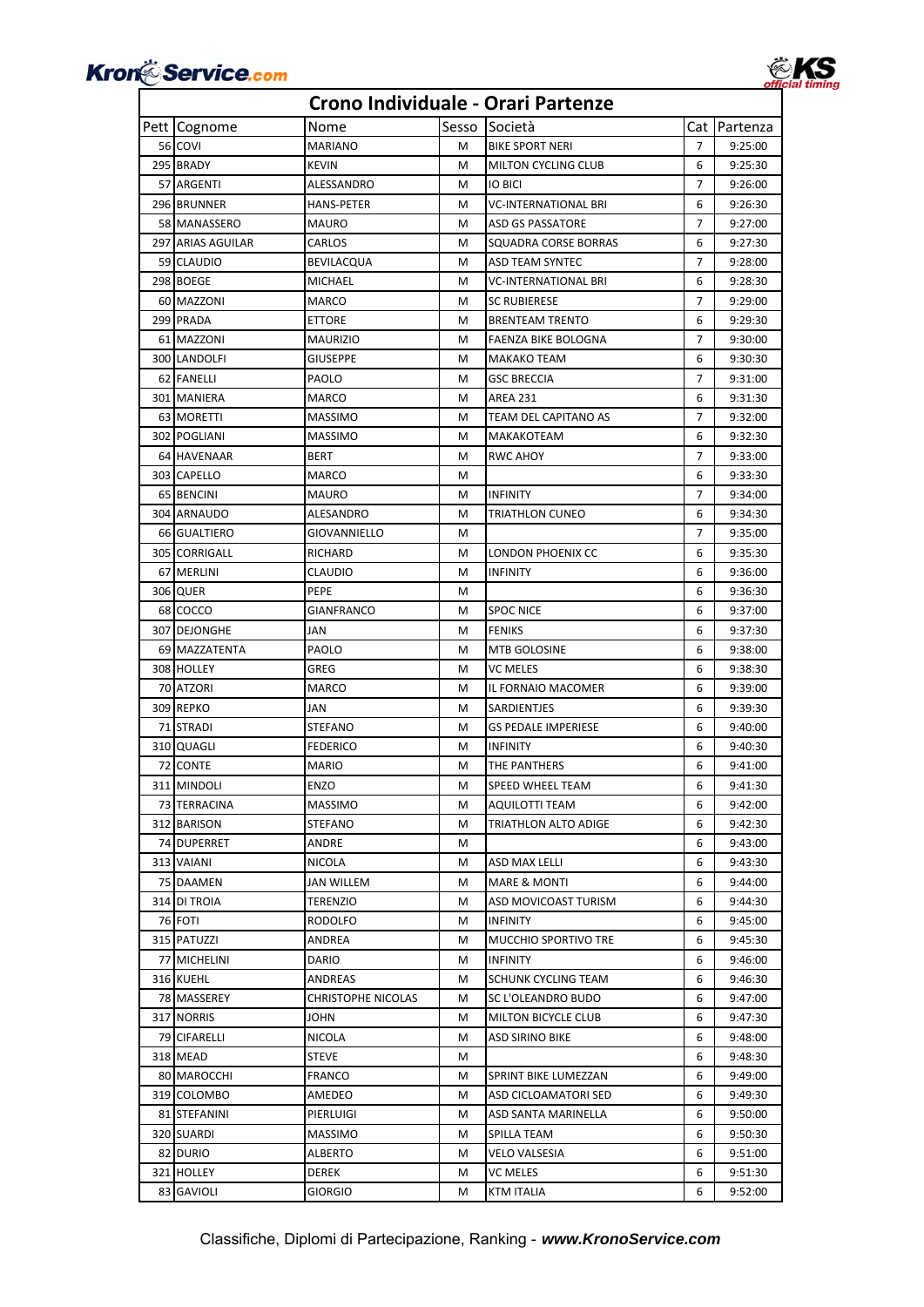



| Pett Cognome     | Nome              | Sesso | Società                     |   | Cat   Partenza |
|------------------|-------------------|-------|-----------------------------|---|----------------|
| 322 ROOSENDAHL   | ULRICH            | м     |                             | 6 | 9:52:30        |
| 84 VIVIANI       | <b>IVANO</b>      | м     |                             | 6 | 9:53:00        |
| 323 MARCHI       | RENZO             | M     | ALÉ CIPOLLINI G             | 6 | 9:53:30        |
| 85 DE RUIJTER    | MARK              | M     | SQUADRA CAPELLI BIAN        | 6 | 9:54:00        |
| 324 RONDI        | CARLO             | М     | ASD CICLOAMATORI SED        | 6 | 9:54:30        |
| 86 SERAFINI      | PAOLO             | м     | <b>H3O RACE TEAM</b>        | 5 | 9:55:00        |
| 325 WICKI        | JACQUES           | М     |                             | 6 | 9:55:30        |
| 87 BELTRAMI      | <b>MICHEL</b>     | м     |                             | 5 | 9:56:00        |
| 326 GIANNONI     | <b>ROBERTO</b>    | м     | ASD BINDELLA                | 6 | 9:56:30        |
| 88 SIMONE        | <b>DOMENICO</b>   | М     | <b>GS ESERCITO</b>          | 5 | 9:57:00        |
| 327 CANESSA      | LUCA              | М     | ASD BICI CAMOGLI            | 6 | 9:57:30        |
| 89 ROSAR         | MICHAEL           | М     | <b>HABERICH CYCLING GRO</b> | 5 | 9:58:00        |
| 328 BORSARI      | ANDREA            | М     | ALÉ CIPOLLINI G             | 5 | 9:58:30        |
| 90 CARRARA       | <b>SERGIO</b>     | M     | CICLI PERACCHI SOVER        | 5 | 9:59:00        |
| 329 GRASSO       | <b>FRANCESCO</b>  | м     |                             | 5 | 9:59:30        |
| 91 LACRAMPE      | <b>GILLES</b>     | м     | CA PEYMEINADE               | 5 | 10:00:00       |
| 330 SCHMID       | LOTHAR            | M     | VC-INTERNATIONAL BRI        | 5 | 10:00:30       |
| 92 MENGONI       | LUCA              | м     | <b>INFINITY</b>             | 5 | 10:01:00       |
| 331 TURNER       | ADRIAN            | М     | GS HENLEY                   | 5 | 10:01:30       |
| 93 DI GREGORIO   | <b>MARIO</b>      | м     | CICLO CRAL L'AQUIL          | 5 | 10:02:00       |
| 332 AICARDI      | <b>FEDERICO</b>   | м     | BINDELLA                    | 5 | 10:02:30       |
| 94 TEMMING       | <b>ROBERT</b>     | М     | TWV DE PEDDELAARS           | 5 | 10:03:00       |
| 333 BAUMGARTEN   | <b>JOCHEN</b>     | М     | RADTEAM NEU-ISENBURG        | 5 | 10:03:30       |
| 95 SCHMEER       | SASCHA            | M     | <b>HABERICH CYCLING CRE</b> | 5 | 10:04:00       |
| 334 ALLEN        | <b>STEVE</b>      | М     | DULWICH PARAGON CC          | 5 | 10:04:30       |
| 96 HALLER        | STEPHAN           | М     | TEAM STEPHAN, IPPI          | 5 | 10:05:00       |
| 335 ROSSIER      | ALAIN             | м     | TEAM3DECOEUR                | 5 | 10:05:30       |
| 97 BAGNARA       | <b>DAVIDE</b>     | м     | <b>BORELLO</b>              | 5 | 10:06:00       |
| 336 NOCITO       | <b>MICHELE</b>    | м     | AREA 231                    | 5 | 10:06:30       |
| 98 VISSICCHIO    | ROSARIO           | M     | THE PANTHERS                | 5 | 10:07:00       |
| 337 GRANDJEAN    | SEBASTIEN         | М     | TEAM3DECOEUR                | 5 | 10:07:30       |
| 99 FERRARI       | LORENZO           | М     | <b>INFINITY</b>             | 5 | 10:08:00       |
| 338 PACIFICI     | FABIO             | м     | <b>ASD SEVERI BIKES</b>     | 5 | 10:08:30       |
| 100 GALLO        | <b>CHRISTOPHE</b> | M     | TRIBE EVENTS                | 5 | 10:09:00       |
| 339 ROSSI        | <b>STEFANO</b>    | м     | <b>GC VAL DI MERSE</b>      | 5 | 10:09:30       |
| 101 GHIRARDELLI  | <b>SERGIO</b>     | M     |                             | 5 | 10:10:00       |
| 340 SEVERA       | MARCO             | M     | ASD CICLOMILLENNIO          | 5 | 10:10:30       |
| 102 RENATO       | <b>FENDONI</b>    | М     | VELO VALSESIA               | 5 | 10:11:00       |
| 341 PADOVAN      | SANDRO            | м     | UCAT ASD                    | 5 | 10:11:30       |
| 103 MATTEUCCI    | ALFREDO           | м     | GSVITERBESE                 | 5 | 10:12:00       |
| 342 MELIS        | <b>ROBERTO</b>    | м     | <b>MARE E MONTI</b>         | 5 | 10:12:30       |
| 104 DALLA CORT   | ANDREA            | M     | ASD GIRELLI CICLI           | 5 | 10:13:00       |
| 343 VRINZEN      | RONALD            | м     | MILTON BICYCLE CLUB         | 5 | 10:13:30       |
| 105 MEDRI        | FRANCO            | М     | TEAM PASSION FAENTIN        | 5 | 10:14:00       |
| 344 RIER         | STEFANO           | м     | PROFI BIKE TEAM             | 5 | 10:14:30       |
| 106 STOCCHINO    | MAX               | м     | TEAM BIKE PANCALIERI        | 5 | 10:15:00       |
| 345 SINI         | <b>MAURIZIO</b>   | М     | VENTIDUEPERCENTO            | 5 | 10:15:30       |
| 107 PALOMBA      | PIETRO            | м     | <b>SPRIT BIKE</b>           | 5 | 10:16:00       |
| 346 STEELE       | CLIFF             | М     | <b>BRIXTON CYCLES</b>       | 5 | 10:16:30       |
| 108 MENEGUZZO    | ADELMO            | M     | TEEM WILIER BREGANZE        | 5 | 10:17:00       |
| 347 TAVOLINI     | GIORGIO           | М     |                             | 5 | 10:17:30       |
| 109 SINTONI      | MARCO             | М     | TEAM PASSION FAENTIN        | 5 | 10:18:00       |
| 348 BOLOGNINI    | SANDRO            | М     | GENETIK CYCLING TEAM        | 5 | 10:18:30       |
| 110 CASTELLUCCIO | NICOLA            | M     | THE PANTHERS                | 5 | 10:19:00       |
| 349 SILVA        | GIACOMO           | M     | ASD BINDELLA                | 5 | 10:19:30       |
|                  |                   |       |                             |   |                |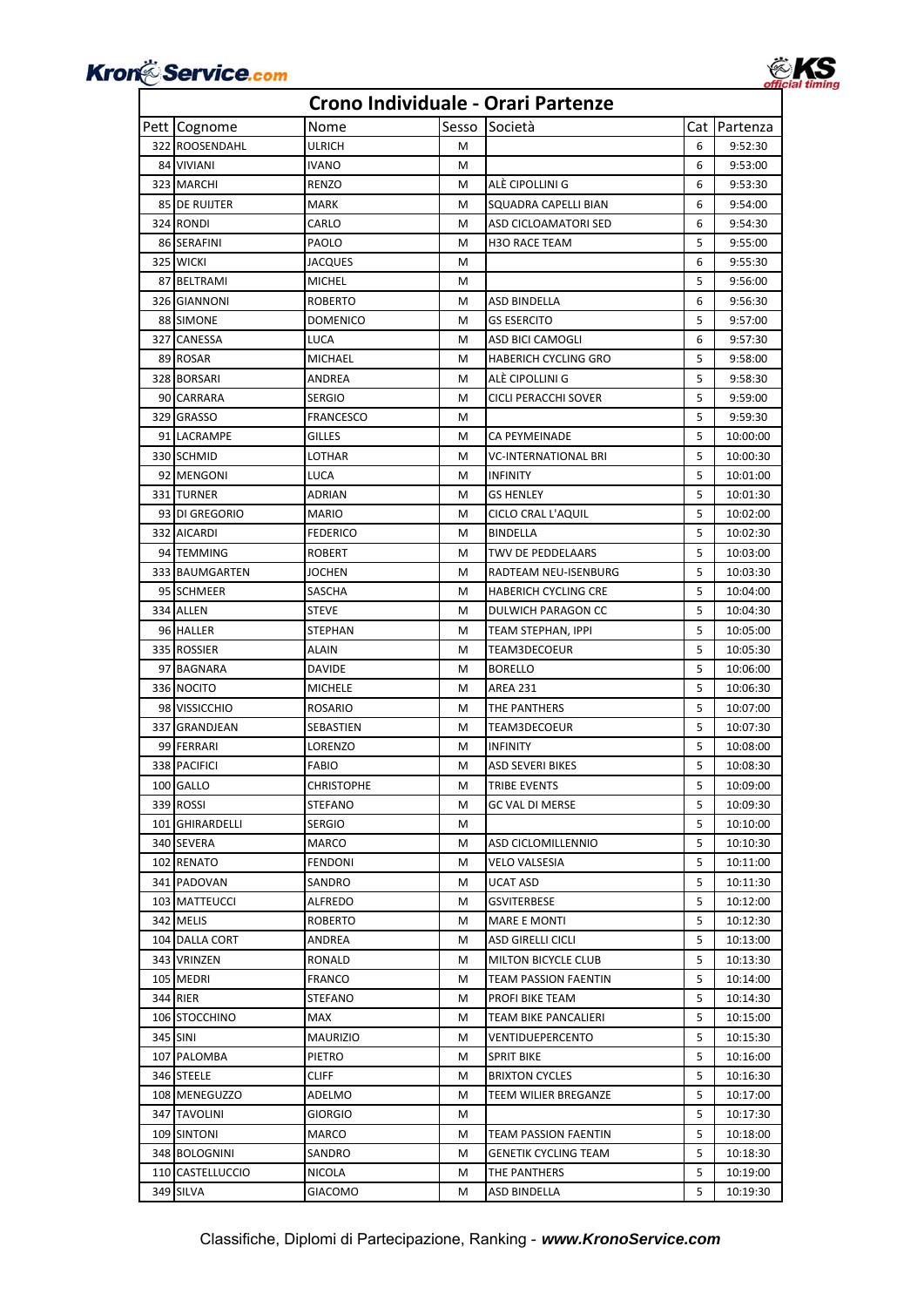

**EKS** 

| Pett Cognome   | Nome             | Sesso | Società                    | Cat    | Partenza |
|----------------|------------------|-------|----------------------------|--------|----------|
| 111 BACCO      | LEE              | м     | VELOSCHILS INTERBIKE       | 5      | 10:20:00 |
| 350 ONGHENA    | CARL             | м     |                            | 5      | 10:20:30 |
| 112 BRIJDER    | <b>BERTIJN</b>   | M     | TEAM BELA                  | 5      | 10:21:00 |
| 351 BITTEL     | REMO             | М     | VC-INTERNATIONAL BRI       | 5      | 10:21:30 |
| 113 LIRONI     | PAOLO            | М     |                            | 5      | 10:22:00 |
| 352 TERRANEO   | <b>FILIPPO</b>   | м     | ASD BINDELLA               | 5      | 10:22:30 |
| 114 SPINELLI   | <b>MICHELE</b>   | M     | MAKAKOTEAM                 | 4      | 10:23:00 |
| 353 HORBACH    | <b>MAARTEN</b>   | М     | <b>CCCPFIETSTIEM</b>       | 5      | 10:23:30 |
| 115 MARTIGNANI | <b>ROBERTO</b>   | М     | <b>BORELLO</b>             | 4      | 10:24:00 |
| 354 WULFERS    | <b>PATRICK</b>   | M     | <b>MILTON BICYCLE CLUB</b> | 5      | 10:24:30 |
| 116 BAZZANI    | <b>MICHELE</b>   | M     | TEAM BICIDEA               | 4      | 10:25:00 |
| 355 FESSELMANN | MICHAEL          | M     | CASA CYCLING TEAM BE       | 5      | 10:25:30 |
| 117 GABELLONI  | RAOUL            | M     | <b>BIKE O' CLOCK</b>       | 4      | 10:26:00 |
| 356 CAPPAI     | <b>EMANUELE</b>  | М     | ASD NRDC-ITA               | 5      | 10:26:30 |
| 118 BRESCIANO  | <b>SIMONE</b>    | м     | VIGNOLO                    | 4      | 10:27:00 |
| 357 RAINERI    | <b>GIAN LUCA</b> | М     | <b>FRIGNANO BIKE</b>       | 5      | 10:27:30 |
| 119 ANASTASIA  | <b>ENZO</b>      | M     | LE SDINSE                  | 4      | 10:28:00 |
| 358 CESARINI   | DAVIDE           | M     | TEAM DEL CAPITANO AS       | 5      | 10:28:30 |
| 120 MONDINI    | <b>GIAMPAOLO</b> | M     | TEAM PASSION FAENTIN       | 4      | 10:29:00 |
| 359 GIORDANO   | ANDREA           | M     | KTM ASD SCATENATI          | 5      | 10:29:30 |
| 121 MATTINELLI | <b>SERGIO</b>    | М     | ASD FLUO TEAM HOBBY        | 4      | 10:30:00 |
| 360 ANDERSON   | JAMIE            | М     |                            | 5      | 10:30:30 |
| 122 FRANCESCHI |                  |       |                            | 4      |          |
|                | GABRIELE         | М     | ASD MC CYCLING TIME        |        | 10:31:00 |
| 361 GOORDEN    | RENE             | M     |                            | 5<br>4 | 10:31:30 |
| 123 ZUCCA      | <b>BENIAMINO</b> | M     | CRAL BANCA POPOLARE        | 5      | 10:32:00 |
| 362 SEDRANI    | ALESSIO          | M     | PROFI BIKE TEAM            |        | 10:32:30 |
| 124 GARUTI     | CHRISTIAN        | М     | ASD RUBIERESE              | 4      | 10:33:00 |
| 363 SARACO     | LUIGI            | M     | ASD CICLOAMATORI SED       | 5      | 10:33:30 |
| 125 CIPOLLETTA | igor             | М     | PROCYCLING TEAM            | 4      | 10:34:00 |
| 364 ROSSI      | <b>EMILIANO</b>  | М     | ASD MC CYCLING TIME        | 4      | 10:34:30 |
| 126 AURICCHIO  | LUIGI            | М     | THE PANTHERS               | 4      | 10:35:00 |
| 365 OSMETTI    | <b>MAURO</b>     | M     | US BORMIESE                | 4      | 10:35:30 |
| 127 SINI       | <b>FRANCESCO</b> | М     |                            | 4      | 10:36:00 |
| 366 VOGLER     | <b>KARSTEN</b>   | М     | CASA CYCLING TEAM BE       | 4      | 10:36:30 |
| 128 CASATI     | <b>FRANCO</b>    | М     | MAKAKO TEAM                | 4      | 10:37:00 |
| 367 MAGNONI    | LUCA             | м     | PROBIKE FIRENZE ASD        | 4      | 10:37:30 |
| 129 CARRAROLI  | FEDERICO         | м     | ASD TEAM SYNTEC            | 4      | 10:38:00 |
| 368 FRANCESCHI | MORGAN           | М     | SC FORMIGOSA - MANTO       | 4      | 10:38:30 |
| 130 GAGGERO    | FABIO            | M     | BIKE O' CLOCK              | 4      | 10:39:00 |
| 369 SCHENA     | DANIELE          | м     | US BORMIESE                | 4      | 10:39:30 |
| 131 LATTARULO  | GIANCARLO        | М     | TEAM BREVARIO BONATE       | 4      | 10:40:00 |
| 370 SOLITO     | FRANK            | м     | GC VAL DI MERSE            | 4      | 10:40:30 |
| 132 PIRANI     | DAVIDE           | м     | TEAM PASSION FAENTIN       | 4      | 10:41:00 |
| 371 WITHAAR    | NILS             | м     | <b>MARE &amp; MONTI</b>    | 4      | 10:41:30 |
| 133 PERLINI    | PAOLO            | М     | MTB GOLOSINE               | 4      | 10:42:00 |
| 372 RIETZKE    | CHRISTIAN        | М     | CASA CYCLING TEAM BE       | 4      | 10:42:30 |
| 134 GORGA      | GIANNI           | М     | CAMONTEMURLO               | 4      | 10:43:00 |
| 373 MCINTYRE   | KARL             | м     | MILTON BICYCLE CLUB        | 4      | 10:43:30 |
| 135 ARMANDO    | FABRIZIO         | м     | TRIATHLON CUNEO            | 4      | 10:44:00 |
| 374 MCINTYRE   | JOHN             | м     | MILTON BICYCLING CLU       | 4      | 10:44:30 |
| 136 ROGGI      | MATTEO           | м     | <b>BICISPORT FIRENZE</b>   | 4      | 10:45:00 |
| 375 BIANCAMANO | GIOVANNI         | М     | ASD GRUPPO SPORTIVO        | 4      | 10:45:30 |
| 137 PINTORI    | MASSIMO          | М     | ASD TECHNO BIKE            | 4      | 10:46:00 |
| 376 VAN MAANEN | GERCO            | M     | MARE & MONTI               | 4      | 10:46:30 |
| 138 SCHILIRÒ   | ANDREA           | м     | PROBIKE ROMA               | 4      | 10:47:00 |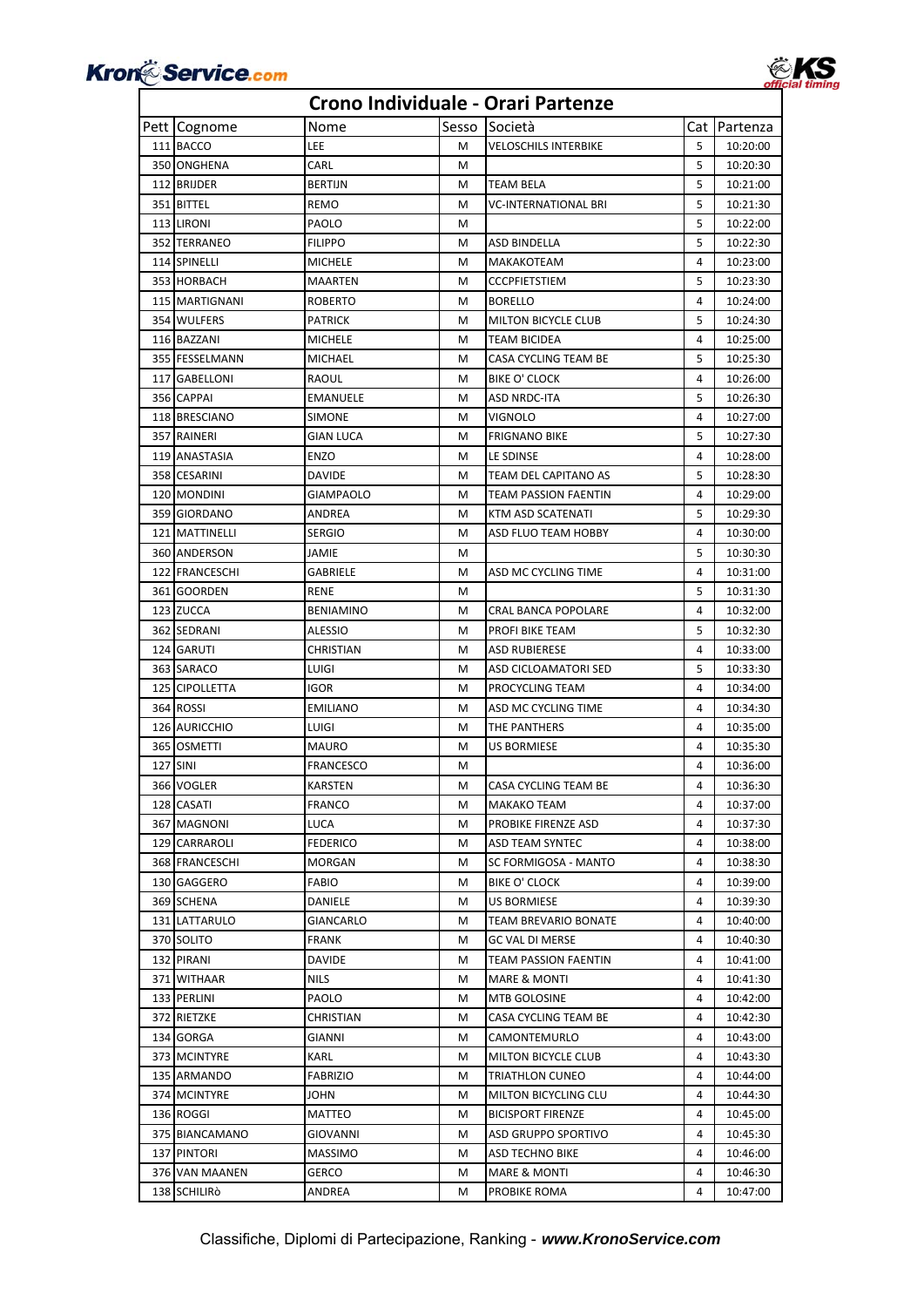



| Pett Cognome    | Nome                 | Sesso | Società                 |   | Cat Partenza |
|-----------------|----------------------|-------|-------------------------|---|--------------|
| 377 TERLIZZI    | <b>ROBERTO</b>       | м     | TEAM DE ROSA SANTINI    | 4 | 10:47:30     |
| 139 MARINELLI   | LUCA                 | м     | ASD CRAZY BIKE          | 4 | 10:48:00     |
| 378 ENGELBERTS  | <b>STEVEN</b>        | м     | SQUADRA CAPELLI BIAN    | 4 | 10:48:30     |
| 140 MERIGHI     | PAOLO                | м     | ALTA VALTELLINA BIKE    | 4 | 10:49:00     |
| 379 MABRITO     | <b>IVAN DOMENICO</b> | М     | POLISPORTIVA CERVINI    | 4 | 10:49:30     |
| 141 MOLINERI    | LUCA                 | м     | TRIATHLON CUNEO         | 3 | 10:50:00     |
| 380 ZANOTTI     | DANIELE              | м     | XERPA CYCLING TEAM      | 4 | 10:50:30     |
| 142 SELETTO     | <b>ALAIN</b>         | М     | ASD VELO VALSESIA       | 3 | 10:51:00     |
| 381 PRENNA      | GABRIELE             | М     | <b>CASSINIS</b>         | 4 | 10:51:30     |
| 143 SPIGA       | SIMONE               | М     | ASD TECHNO BIKE         | 3 | 10:52:00     |
| 382 FEYAERTS    | JAN                  | М     |                         | 4 | 10:52:30     |
| 144 DIANA       | EMMANUEL             | М     |                         | 3 | 10:53:00     |
| 383 TURCHETTI   | SIMONE               | M     | TEAM 2004 TAMBURINI     | 4 | 10:53:30     |
| 145 DOMMI       | SANDRO               | м     | ASD MC CYCLING TIME     | 3 | 10:54:00     |
| 384 MARANGONI   | SAMUEL               | M     | PROFI BIKE TEAM         | 4 | 10:54:30     |
| 146 SCOTTI      | MARCO                | М     | CICLISTI BRIANZOLI A    | 3 | 10:55:00     |
| 385 ARCANI      | DAVIDE               | М     | TEAM ESSEGI68           | 4 | 10:55:30     |
| 147 STRADAIOLI  | <b>MARCO</b>         | М     | TEAM PASSION FAENTIN    | 3 | 10:56:00     |
| 386 SECCI       | MAURIZIO             | м     | ASD POLTECNOIMPI        | 4 | 10:56:30     |
| 148 COCCHI      | <b>MIRKO</b>         | М     | <b>INFINITY</b>         | 3 | 10:57:00     |
| 387 LAURENT     | CEDRIC               | М     | <b>GERVAIS LILAS</b>    | 4 | 10:57:30     |
| 149 CARPINETI   | EDDY                 | М     | TEAM PASSION FAENTIN    | 3 | 10:58:00     |
| 388 MARINOZZI   | FERDINANDO           | М     | CICLO AUXERRE           | 4 | 10:58:30     |
| 150 BONANI      | ALDO                 | М     | ASD TEAM EXECUTIVE      | 3 | 10:59:00     |
| 389 SARTI       | GABRIELE             | м     | TEAM NENCINI PRATO      | 4 | 10:59:30     |
| 151 NONNI       | CLAUDIO              | м     | TEAM PASSION FAENTIN    | 3 | 11:00:00     |
| 390 EULAERTS    | <b>PATRICK</b>       | М     |                         | 4 | 11:00:30     |
| 152 LODDO       | STEFANO              | м     | ASD TECHNO BIKE         | 3 | 11:01:00     |
| 391 VAN ROIJ    | DAVID                | м     |                         | 4 | 11:01:30     |
| 153 MERLI       | SAMUELE              | М     | TEAM PASSION FAENTIN    | 3 | 11:02:00     |
| 392 CHIURULLI   | GIAN CLAUDIO         | м     | ASD KENTO RACING        | 4 | 11:02:30     |
| 154 DOVANA      | MARCO                | м     | ASD VELO VALSESIA       | 3 | 11:03:00     |
| 393 VAN STRATEN | LENNERT              | М     | <b>CCCP FIETSTIEM</b>   | 4 | 11:03:30     |
| 155 MEROLLA     | GIUSEPPEMARCO        | M     |                         | 3 | 11:04:00     |
| 394 ANSARDI     | <b>FABRIZIO</b>      | М     | ASD CICLOMILLENNIO      | 4 | 11:04:30     |
| 156 BURGER      | WOUTER               | М     | PERKS CC                | 3 | 11:05:00     |
| 395 DAVIES      | MALCOLM              | м     | <b>DULWICH PARAGON</b>  | 4 | 11:05:30     |
| 157 BONOMETTI   | GRAZIANO             | м     | ASD FLUO TEAM HOBBY     | 3 | 11:06:00     |
| 396 VAN WAARDEN | PIETER               | м     | <b>MARE &amp; MONTI</b> | 4 | 11:06:30     |
| 158 VARGIU      | OMAR                 | М     | ASD TECHNO BIKE         | 3 | 11:07:00     |
| 397 D'ACUTI     | ALBERTO              | М     | ASD CICLOMILLENNIO      | 4 | 11:07:30     |
| 159 ANGIUS      | STEFANO              | М     | ASD TECHNO BIKE         | 3 | 11:08:00     |
| 398 WESTERVELD  | EDDY                 | M     | CCCP FIETSTIEM          | 4 | 11:08:30     |
| 160 KAISER      | MARCEL               | М     | TEAM PASSION FAENTIN    | 3 | 11:09:00     |
| 399 TACCA       | LUCA                 | М     | ASD TEAM SCHAEFFLER     | 4 | 11:09:30     |
| 161 ENTIUS      | JORDY                | M     |                         | 3 | 11:10:00     |
| 400 SANDERS     | MICHAEL              | М     | DULWICH PARAGON CC      | 4 | 11:10:30     |
| 162 SANNA       | GIOVANNI             | М     | SC L'OLEANDRO BUDO      | 3 | 11:11:00     |
| 401 PIOVANI     | GIUSEPPE             | М     | GIULY BIKE              | 4 | 11:11:30     |
| 163 MICHELET    | ALESSANDRO           | м     | ASD KETEAM              | 2 | 11:12:00     |
| 402 PENNINCKX   | том                  | м     | CYCLING CLUB            | 4 | 11:12:30     |
| 164 CAVALLERA   | MARCO                | М     | TRIATHLON CUNEO         | 2 | 11:13:00     |
| 403 SIESSER     | OSCAR                | M     | SOCIETA' CICLISTIC      | 4 | 11:13:30     |
| 165 PILIA       | ovidio               | М     | GS RUNNER ACD           | 2 | 11:14:00     |
| 404 MASSARO     | MAURO                | м     | RIDE4FUN                | 4 | 11:14:30     |
|                 |                      |       |                         |   |              |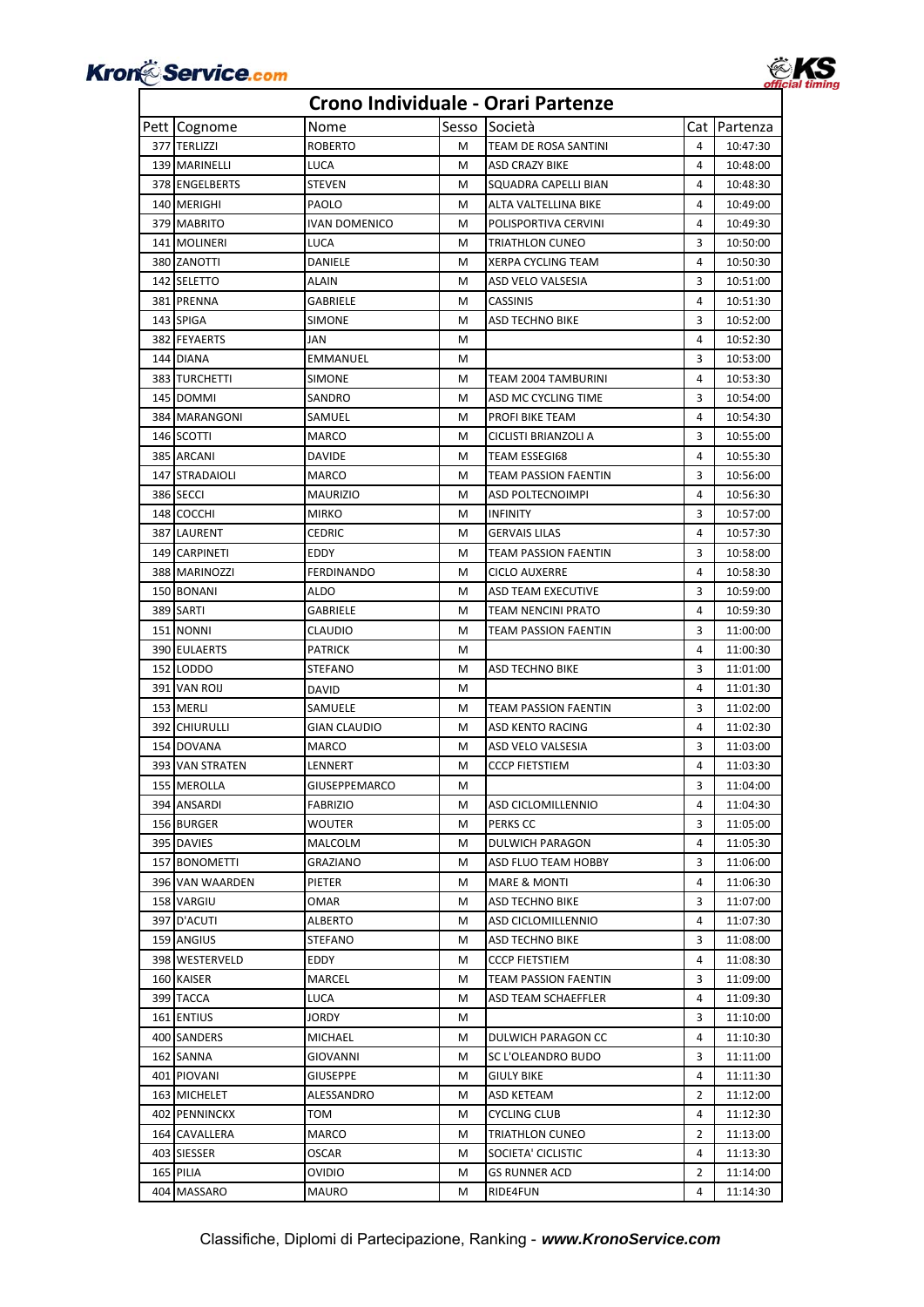



| Pett Cognome<br>166 CIPRIANI<br>$\overline{2}$<br>MATTEO<br>м<br><b>INFINITY</b><br>11:15:00<br>405 ARATA<br>4<br>FRANCESCO<br>м<br>NEW MOTOR BIKE<br>11:15:30<br>$\overline{2}$<br>167 JERACI<br>ALESSANDRO<br>TRIATHLON TEAM SASSA<br>11:16:00<br>м<br>3<br>406 ANTONIOLI<br>MICHELE<br>м<br>US BORMIESE<br>11:16:30<br>$\overline{2}$<br>168 PAOLINI<br><b>FRANCESCO</b><br>м<br>11:17:00<br>407 COULIER<br><b>FENIKS</b><br>3<br>KURT<br>м<br>11:17:30<br>169 DE JONG<br>PERKS CC<br>$\overline{2}$<br>JASPER<br>M<br>11:18:00<br>408 HOLT<br>LA FUGA<br>3<br>IAN<br>м<br>11:18:30<br>$\overline{2}$<br>170 MAZZARINI<br>MARIANO<br>м<br><b>FM CYCLING TEAM</b><br>11:19:00<br>409 OLGERS<br><b>CCCP FIETSTIEM</b><br>3<br>11:19:30<br><b>DRIES</b><br>M<br>171 PITTIN<br>RICCARDO<br>2<br>11:20:00<br>м<br>410 BARZASI<br>MARCO<br>M<br>TEAM ECODYGER CYP<br>3<br>11:20:30<br>172 STURM<br>M<br>PERKS CC<br>2<br>11:21:00<br>PIETER<br>411 OLBRECHTS<br>M<br><b>FENIKS</b><br>3<br>KLAAS<br>11:21:30<br>$\overline{2}$<br>173 DAFFINI<br>м<br>TEAM LODA MILLENIUM<br>11:22:00<br>ANDREA<br>412 BADT ABAD<br>JUAN PEDRO<br>3<br>11:22:30<br>м<br>$\overline{2}$<br>174 MANFRIN<br>ALESSANDRO<br>м<br>KTM ITALIA<br>11:23:00<br>413 ROUFFAER<br><b>FENIKS</b><br>3<br>RENS<br>м<br>11:23:30<br>175 WEEINK<br>WERNER<br><b>CCCP FIETSTIEM</b><br>2<br>м<br>11:24:00<br>414 BONCI<br>3<br><b>NICOLA</b><br><b>GIULY BIKE</b><br>11:24:30<br>м<br>176 ROCCHI<br>LUCA<br>м<br><b>INFINITY</b><br>$\mathbf{1}$<br>11:25:00<br>415 BOSCHETTI<br>STEFANO<br>м<br>TEAM DEL CAPITANO AS<br>3<br>11:25:30<br>177 VALK<br>ROBERT<br>PERKS CC<br>$\mathbf{1}$<br>м<br>11:26:00<br>416 SKUPKE<br>KRZYSZTOF<br>TEAM FORCHHEIM/BMW<br>3<br>11:26:30<br>м<br>178 DANIELS<br>PERKS CC<br>LEX<br>м<br>1<br>11:27:00<br>417 PARPAS<br>3<br>PANOS<br>м<br>11:27:30<br>179 BOTTERO<br>м<br>ASD TECHNO BIKE<br>$\mathbf{1}$<br>MAURIZIO<br>11:28:00<br>418 ROEGIEST<br>M<br>ASD FILIPPELLI VECCH<br>3<br>11:28:30<br>MARIO<br>180 SPANO<br>$\mathbf{1}$<br>MARIO<br>м<br>CYCLING TEAM GALLURA<br>11:29:00<br>419 PARDINI<br>PEZZINI BIKE<br>3<br>STEFANO<br>м<br>11:29:30<br>181 EL-DARDIRY<br>YOUSEF<br>PERKS CC<br>11:30:00<br>м<br>1<br>3<br>420 CIPOLLETTA<br><b>FRANCESCO</b><br>PROCYCLING TEAM<br>11:30:30<br>м<br>182 CARTOLANO<br>11:31:00<br>DOMENICO<br>м<br>CS CONCORDIA - CICLI<br>1<br>421 ACKERLEY<br><b>JAMES</b><br><b>GS HENLEY</b><br>3<br>11:31:30<br>м<br>183 PISANU<br>ASD ANTONIO MANCA<br>$\mathbf{1}$<br>11:32:00<br>ANDREA<br>Μ<br>3<br>422 CARTER<br>RONAN<br>м<br>GS HENLEY<br>11:32:30<br>184 COMPAGNONI<br>MATTEO<br>м<br>ALTA VALTELLINA BIKE<br>1<br>11:33:00<br>423 MARGINI<br>FABIO<br>3<br>м<br><b>ASD RUBIERESE</b><br>11:33:30<br>185 MONA<br>LEONARDO<br>м<br>ASD VELO VALSESIA<br>1<br>11:34:00<br>3<br>424 MALFER<br>NICOLA<br>м<br>BIKBIKE<br>11:34:30<br>186 MARONGIU<br>$\mathbf{1}$<br>ANTONIO<br>м<br>ASD TECHNO BIKE<br>11:35:00<br>425 FRANZINI<br>3<br>MARTINO<br>м<br>TEAM VIESSE ROTOPRES<br>11:35:30<br>187 SALE<br>SAMUELE<br>м<br>ASD TECHNO BIKE<br>1<br>11:36:00<br>426 THIJS<br>3<br>JIM<br>М<br>11:36:30<br>188 BRAND<br>MATTEO<br>м<br>TEAM PASSION FAENTIN<br>1<br>11:37:00<br>427 BRUGNARA<br>MAURIZIO<br>SOCIETA' CICLISTIC<br>3<br>11:37:30<br>м<br>189 SULLI<br>11:38:00<br>MICHELE<br>м<br>1<br>3<br>428 VANLAETHEM<br>KURT<br>м<br>11:38:30<br>190 MATHIEO<br>FEDERICO<br>ASD TECHNO BIKE<br>11:39:00<br>м<br>1<br>429 RUPI<br>3<br>MIRCO<br>м<br><b>FRECCE ROSSE</b><br>11:39:30<br>191 SERRA<br>SALVATORE<br>м<br>LA CICLOBOTTEGA FACTORY TEAM<br>1<br>11:40:00<br>430 CARTOCCI<br>M<br>ASD MC CYCLING TIME<br>3<br>11:40:30<br>MICHELE<br>192 DEGORTES<br>6<br>GIOVANNI<br>м<br>CYCLING TEAM GALLURA<br>11:41:00<br>2<br>431 AMERIGHI<br>FABRIZIO<br>11:41:30<br>м<br>IMOLA BIKE<br>193 CATTANI<br>MASSIMO<br>ASD SPIRITO LIBERO<br>6<br>М<br>11:42:00 |  | Nome | Sesso | Società | Cat Partenza |
|---------------------------------------------------------------------------------------------------------------------------------------------------------------------------------------------------------------------------------------------------------------------------------------------------------------------------------------------------------------------------------------------------------------------------------------------------------------------------------------------------------------------------------------------------------------------------------------------------------------------------------------------------------------------------------------------------------------------------------------------------------------------------------------------------------------------------------------------------------------------------------------------------------------------------------------------------------------------------------------------------------------------------------------------------------------------------------------------------------------------------------------------------------------------------------------------------------------------------------------------------------------------------------------------------------------------------------------------------------------------------------------------------------------------------------------------------------------------------------------------------------------------------------------------------------------------------------------------------------------------------------------------------------------------------------------------------------------------------------------------------------------------------------------------------------------------------------------------------------------------------------------------------------------------------------------------------------------------------------------------------------------------------------------------------------------------------------------------------------------------------------------------------------------------------------------------------------------------------------------------------------------------------------------------------------------------------------------------------------------------------------------------------------------------------------------------------------------------------------------------------------------------------------------------------------------------------------------------------------------------------------------------------------------------------------------------------------------------------------------------------------------------------------------------------------------------------------------------------------------------------------------------------------------------------------------------------------------------------------------------------------------------------------------------------------------------------------------------------------------------------------------------------------------------------------------------------------------------------------------------------------------------------------------------------------------------------------------------------------------------------------------------------------------------------------------------------------------------------------------------------------------------------------------------------------------------------------------------------------------------------------------------------------------------------------------------------------------------------------------------------------------------------------------------------------------------------------------------------------------------------------------------------------|--|------|-------|---------|--------------|
|                                                                                                                                                                                                                                                                                                                                                                                                                                                                                                                                                                                                                                                                                                                                                                                                                                                                                                                                                                                                                                                                                                                                                                                                                                                                                                                                                                                                                                                                                                                                                                                                                                                                                                                                                                                                                                                                                                                                                                                                                                                                                                                                                                                                                                                                                                                                                                                                                                                                                                                                                                                                                                                                                                                                                                                                                                                                                                                                                                                                                                                                                                                                                                                                                                                                                                                                                                                                                                                                                                                                                                                                                                                                                                                                                                                                                                                                                                         |  |      |       |         |              |
|                                                                                                                                                                                                                                                                                                                                                                                                                                                                                                                                                                                                                                                                                                                                                                                                                                                                                                                                                                                                                                                                                                                                                                                                                                                                                                                                                                                                                                                                                                                                                                                                                                                                                                                                                                                                                                                                                                                                                                                                                                                                                                                                                                                                                                                                                                                                                                                                                                                                                                                                                                                                                                                                                                                                                                                                                                                                                                                                                                                                                                                                                                                                                                                                                                                                                                                                                                                                                                                                                                                                                                                                                                                                                                                                                                                                                                                                                                         |  |      |       |         |              |
|                                                                                                                                                                                                                                                                                                                                                                                                                                                                                                                                                                                                                                                                                                                                                                                                                                                                                                                                                                                                                                                                                                                                                                                                                                                                                                                                                                                                                                                                                                                                                                                                                                                                                                                                                                                                                                                                                                                                                                                                                                                                                                                                                                                                                                                                                                                                                                                                                                                                                                                                                                                                                                                                                                                                                                                                                                                                                                                                                                                                                                                                                                                                                                                                                                                                                                                                                                                                                                                                                                                                                                                                                                                                                                                                                                                                                                                                                                         |  |      |       |         |              |
|                                                                                                                                                                                                                                                                                                                                                                                                                                                                                                                                                                                                                                                                                                                                                                                                                                                                                                                                                                                                                                                                                                                                                                                                                                                                                                                                                                                                                                                                                                                                                                                                                                                                                                                                                                                                                                                                                                                                                                                                                                                                                                                                                                                                                                                                                                                                                                                                                                                                                                                                                                                                                                                                                                                                                                                                                                                                                                                                                                                                                                                                                                                                                                                                                                                                                                                                                                                                                                                                                                                                                                                                                                                                                                                                                                                                                                                                                                         |  |      |       |         |              |
|                                                                                                                                                                                                                                                                                                                                                                                                                                                                                                                                                                                                                                                                                                                                                                                                                                                                                                                                                                                                                                                                                                                                                                                                                                                                                                                                                                                                                                                                                                                                                                                                                                                                                                                                                                                                                                                                                                                                                                                                                                                                                                                                                                                                                                                                                                                                                                                                                                                                                                                                                                                                                                                                                                                                                                                                                                                                                                                                                                                                                                                                                                                                                                                                                                                                                                                                                                                                                                                                                                                                                                                                                                                                                                                                                                                                                                                                                                         |  |      |       |         |              |
|                                                                                                                                                                                                                                                                                                                                                                                                                                                                                                                                                                                                                                                                                                                                                                                                                                                                                                                                                                                                                                                                                                                                                                                                                                                                                                                                                                                                                                                                                                                                                                                                                                                                                                                                                                                                                                                                                                                                                                                                                                                                                                                                                                                                                                                                                                                                                                                                                                                                                                                                                                                                                                                                                                                                                                                                                                                                                                                                                                                                                                                                                                                                                                                                                                                                                                                                                                                                                                                                                                                                                                                                                                                                                                                                                                                                                                                                                                         |  |      |       |         |              |
|                                                                                                                                                                                                                                                                                                                                                                                                                                                                                                                                                                                                                                                                                                                                                                                                                                                                                                                                                                                                                                                                                                                                                                                                                                                                                                                                                                                                                                                                                                                                                                                                                                                                                                                                                                                                                                                                                                                                                                                                                                                                                                                                                                                                                                                                                                                                                                                                                                                                                                                                                                                                                                                                                                                                                                                                                                                                                                                                                                                                                                                                                                                                                                                                                                                                                                                                                                                                                                                                                                                                                                                                                                                                                                                                                                                                                                                                                                         |  |      |       |         |              |
|                                                                                                                                                                                                                                                                                                                                                                                                                                                                                                                                                                                                                                                                                                                                                                                                                                                                                                                                                                                                                                                                                                                                                                                                                                                                                                                                                                                                                                                                                                                                                                                                                                                                                                                                                                                                                                                                                                                                                                                                                                                                                                                                                                                                                                                                                                                                                                                                                                                                                                                                                                                                                                                                                                                                                                                                                                                                                                                                                                                                                                                                                                                                                                                                                                                                                                                                                                                                                                                                                                                                                                                                                                                                                                                                                                                                                                                                                                         |  |      |       |         |              |
|                                                                                                                                                                                                                                                                                                                                                                                                                                                                                                                                                                                                                                                                                                                                                                                                                                                                                                                                                                                                                                                                                                                                                                                                                                                                                                                                                                                                                                                                                                                                                                                                                                                                                                                                                                                                                                                                                                                                                                                                                                                                                                                                                                                                                                                                                                                                                                                                                                                                                                                                                                                                                                                                                                                                                                                                                                                                                                                                                                                                                                                                                                                                                                                                                                                                                                                                                                                                                                                                                                                                                                                                                                                                                                                                                                                                                                                                                                         |  |      |       |         |              |
|                                                                                                                                                                                                                                                                                                                                                                                                                                                                                                                                                                                                                                                                                                                                                                                                                                                                                                                                                                                                                                                                                                                                                                                                                                                                                                                                                                                                                                                                                                                                                                                                                                                                                                                                                                                                                                                                                                                                                                                                                                                                                                                                                                                                                                                                                                                                                                                                                                                                                                                                                                                                                                                                                                                                                                                                                                                                                                                                                                                                                                                                                                                                                                                                                                                                                                                                                                                                                                                                                                                                                                                                                                                                                                                                                                                                                                                                                                         |  |      |       |         |              |
|                                                                                                                                                                                                                                                                                                                                                                                                                                                                                                                                                                                                                                                                                                                                                                                                                                                                                                                                                                                                                                                                                                                                                                                                                                                                                                                                                                                                                                                                                                                                                                                                                                                                                                                                                                                                                                                                                                                                                                                                                                                                                                                                                                                                                                                                                                                                                                                                                                                                                                                                                                                                                                                                                                                                                                                                                                                                                                                                                                                                                                                                                                                                                                                                                                                                                                                                                                                                                                                                                                                                                                                                                                                                                                                                                                                                                                                                                                         |  |      |       |         |              |
|                                                                                                                                                                                                                                                                                                                                                                                                                                                                                                                                                                                                                                                                                                                                                                                                                                                                                                                                                                                                                                                                                                                                                                                                                                                                                                                                                                                                                                                                                                                                                                                                                                                                                                                                                                                                                                                                                                                                                                                                                                                                                                                                                                                                                                                                                                                                                                                                                                                                                                                                                                                                                                                                                                                                                                                                                                                                                                                                                                                                                                                                                                                                                                                                                                                                                                                                                                                                                                                                                                                                                                                                                                                                                                                                                                                                                                                                                                         |  |      |       |         |              |
|                                                                                                                                                                                                                                                                                                                                                                                                                                                                                                                                                                                                                                                                                                                                                                                                                                                                                                                                                                                                                                                                                                                                                                                                                                                                                                                                                                                                                                                                                                                                                                                                                                                                                                                                                                                                                                                                                                                                                                                                                                                                                                                                                                                                                                                                                                                                                                                                                                                                                                                                                                                                                                                                                                                                                                                                                                                                                                                                                                                                                                                                                                                                                                                                                                                                                                                                                                                                                                                                                                                                                                                                                                                                                                                                                                                                                                                                                                         |  |      |       |         |              |
|                                                                                                                                                                                                                                                                                                                                                                                                                                                                                                                                                                                                                                                                                                                                                                                                                                                                                                                                                                                                                                                                                                                                                                                                                                                                                                                                                                                                                                                                                                                                                                                                                                                                                                                                                                                                                                                                                                                                                                                                                                                                                                                                                                                                                                                                                                                                                                                                                                                                                                                                                                                                                                                                                                                                                                                                                                                                                                                                                                                                                                                                                                                                                                                                                                                                                                                                                                                                                                                                                                                                                                                                                                                                                                                                                                                                                                                                                                         |  |      |       |         |              |
|                                                                                                                                                                                                                                                                                                                                                                                                                                                                                                                                                                                                                                                                                                                                                                                                                                                                                                                                                                                                                                                                                                                                                                                                                                                                                                                                                                                                                                                                                                                                                                                                                                                                                                                                                                                                                                                                                                                                                                                                                                                                                                                                                                                                                                                                                                                                                                                                                                                                                                                                                                                                                                                                                                                                                                                                                                                                                                                                                                                                                                                                                                                                                                                                                                                                                                                                                                                                                                                                                                                                                                                                                                                                                                                                                                                                                                                                                                         |  |      |       |         |              |
|                                                                                                                                                                                                                                                                                                                                                                                                                                                                                                                                                                                                                                                                                                                                                                                                                                                                                                                                                                                                                                                                                                                                                                                                                                                                                                                                                                                                                                                                                                                                                                                                                                                                                                                                                                                                                                                                                                                                                                                                                                                                                                                                                                                                                                                                                                                                                                                                                                                                                                                                                                                                                                                                                                                                                                                                                                                                                                                                                                                                                                                                                                                                                                                                                                                                                                                                                                                                                                                                                                                                                                                                                                                                                                                                                                                                                                                                                                         |  |      |       |         |              |
|                                                                                                                                                                                                                                                                                                                                                                                                                                                                                                                                                                                                                                                                                                                                                                                                                                                                                                                                                                                                                                                                                                                                                                                                                                                                                                                                                                                                                                                                                                                                                                                                                                                                                                                                                                                                                                                                                                                                                                                                                                                                                                                                                                                                                                                                                                                                                                                                                                                                                                                                                                                                                                                                                                                                                                                                                                                                                                                                                                                                                                                                                                                                                                                                                                                                                                                                                                                                                                                                                                                                                                                                                                                                                                                                                                                                                                                                                                         |  |      |       |         |              |
|                                                                                                                                                                                                                                                                                                                                                                                                                                                                                                                                                                                                                                                                                                                                                                                                                                                                                                                                                                                                                                                                                                                                                                                                                                                                                                                                                                                                                                                                                                                                                                                                                                                                                                                                                                                                                                                                                                                                                                                                                                                                                                                                                                                                                                                                                                                                                                                                                                                                                                                                                                                                                                                                                                                                                                                                                                                                                                                                                                                                                                                                                                                                                                                                                                                                                                                                                                                                                                                                                                                                                                                                                                                                                                                                                                                                                                                                                                         |  |      |       |         |              |
|                                                                                                                                                                                                                                                                                                                                                                                                                                                                                                                                                                                                                                                                                                                                                                                                                                                                                                                                                                                                                                                                                                                                                                                                                                                                                                                                                                                                                                                                                                                                                                                                                                                                                                                                                                                                                                                                                                                                                                                                                                                                                                                                                                                                                                                                                                                                                                                                                                                                                                                                                                                                                                                                                                                                                                                                                                                                                                                                                                                                                                                                                                                                                                                                                                                                                                                                                                                                                                                                                                                                                                                                                                                                                                                                                                                                                                                                                                         |  |      |       |         |              |
|                                                                                                                                                                                                                                                                                                                                                                                                                                                                                                                                                                                                                                                                                                                                                                                                                                                                                                                                                                                                                                                                                                                                                                                                                                                                                                                                                                                                                                                                                                                                                                                                                                                                                                                                                                                                                                                                                                                                                                                                                                                                                                                                                                                                                                                                                                                                                                                                                                                                                                                                                                                                                                                                                                                                                                                                                                                                                                                                                                                                                                                                                                                                                                                                                                                                                                                                                                                                                                                                                                                                                                                                                                                                                                                                                                                                                                                                                                         |  |      |       |         |              |
|                                                                                                                                                                                                                                                                                                                                                                                                                                                                                                                                                                                                                                                                                                                                                                                                                                                                                                                                                                                                                                                                                                                                                                                                                                                                                                                                                                                                                                                                                                                                                                                                                                                                                                                                                                                                                                                                                                                                                                                                                                                                                                                                                                                                                                                                                                                                                                                                                                                                                                                                                                                                                                                                                                                                                                                                                                                                                                                                                                                                                                                                                                                                                                                                                                                                                                                                                                                                                                                                                                                                                                                                                                                                                                                                                                                                                                                                                                         |  |      |       |         |              |
|                                                                                                                                                                                                                                                                                                                                                                                                                                                                                                                                                                                                                                                                                                                                                                                                                                                                                                                                                                                                                                                                                                                                                                                                                                                                                                                                                                                                                                                                                                                                                                                                                                                                                                                                                                                                                                                                                                                                                                                                                                                                                                                                                                                                                                                                                                                                                                                                                                                                                                                                                                                                                                                                                                                                                                                                                                                                                                                                                                                                                                                                                                                                                                                                                                                                                                                                                                                                                                                                                                                                                                                                                                                                                                                                                                                                                                                                                                         |  |      |       |         |              |
|                                                                                                                                                                                                                                                                                                                                                                                                                                                                                                                                                                                                                                                                                                                                                                                                                                                                                                                                                                                                                                                                                                                                                                                                                                                                                                                                                                                                                                                                                                                                                                                                                                                                                                                                                                                                                                                                                                                                                                                                                                                                                                                                                                                                                                                                                                                                                                                                                                                                                                                                                                                                                                                                                                                                                                                                                                                                                                                                                                                                                                                                                                                                                                                                                                                                                                                                                                                                                                                                                                                                                                                                                                                                                                                                                                                                                                                                                                         |  |      |       |         |              |
|                                                                                                                                                                                                                                                                                                                                                                                                                                                                                                                                                                                                                                                                                                                                                                                                                                                                                                                                                                                                                                                                                                                                                                                                                                                                                                                                                                                                                                                                                                                                                                                                                                                                                                                                                                                                                                                                                                                                                                                                                                                                                                                                                                                                                                                                                                                                                                                                                                                                                                                                                                                                                                                                                                                                                                                                                                                                                                                                                                                                                                                                                                                                                                                                                                                                                                                                                                                                                                                                                                                                                                                                                                                                                                                                                                                                                                                                                                         |  |      |       |         |              |
|                                                                                                                                                                                                                                                                                                                                                                                                                                                                                                                                                                                                                                                                                                                                                                                                                                                                                                                                                                                                                                                                                                                                                                                                                                                                                                                                                                                                                                                                                                                                                                                                                                                                                                                                                                                                                                                                                                                                                                                                                                                                                                                                                                                                                                                                                                                                                                                                                                                                                                                                                                                                                                                                                                                                                                                                                                                                                                                                                                                                                                                                                                                                                                                                                                                                                                                                                                                                                                                                                                                                                                                                                                                                                                                                                                                                                                                                                                         |  |      |       |         |              |
|                                                                                                                                                                                                                                                                                                                                                                                                                                                                                                                                                                                                                                                                                                                                                                                                                                                                                                                                                                                                                                                                                                                                                                                                                                                                                                                                                                                                                                                                                                                                                                                                                                                                                                                                                                                                                                                                                                                                                                                                                                                                                                                                                                                                                                                                                                                                                                                                                                                                                                                                                                                                                                                                                                                                                                                                                                                                                                                                                                                                                                                                                                                                                                                                                                                                                                                                                                                                                                                                                                                                                                                                                                                                                                                                                                                                                                                                                                         |  |      |       |         |              |
|                                                                                                                                                                                                                                                                                                                                                                                                                                                                                                                                                                                                                                                                                                                                                                                                                                                                                                                                                                                                                                                                                                                                                                                                                                                                                                                                                                                                                                                                                                                                                                                                                                                                                                                                                                                                                                                                                                                                                                                                                                                                                                                                                                                                                                                                                                                                                                                                                                                                                                                                                                                                                                                                                                                                                                                                                                                                                                                                                                                                                                                                                                                                                                                                                                                                                                                                                                                                                                                                                                                                                                                                                                                                                                                                                                                                                                                                                                         |  |      |       |         |              |
|                                                                                                                                                                                                                                                                                                                                                                                                                                                                                                                                                                                                                                                                                                                                                                                                                                                                                                                                                                                                                                                                                                                                                                                                                                                                                                                                                                                                                                                                                                                                                                                                                                                                                                                                                                                                                                                                                                                                                                                                                                                                                                                                                                                                                                                                                                                                                                                                                                                                                                                                                                                                                                                                                                                                                                                                                                                                                                                                                                                                                                                                                                                                                                                                                                                                                                                                                                                                                                                                                                                                                                                                                                                                                                                                                                                                                                                                                                         |  |      |       |         |              |
|                                                                                                                                                                                                                                                                                                                                                                                                                                                                                                                                                                                                                                                                                                                                                                                                                                                                                                                                                                                                                                                                                                                                                                                                                                                                                                                                                                                                                                                                                                                                                                                                                                                                                                                                                                                                                                                                                                                                                                                                                                                                                                                                                                                                                                                                                                                                                                                                                                                                                                                                                                                                                                                                                                                                                                                                                                                                                                                                                                                                                                                                                                                                                                                                                                                                                                                                                                                                                                                                                                                                                                                                                                                                                                                                                                                                                                                                                                         |  |      |       |         |              |
|                                                                                                                                                                                                                                                                                                                                                                                                                                                                                                                                                                                                                                                                                                                                                                                                                                                                                                                                                                                                                                                                                                                                                                                                                                                                                                                                                                                                                                                                                                                                                                                                                                                                                                                                                                                                                                                                                                                                                                                                                                                                                                                                                                                                                                                                                                                                                                                                                                                                                                                                                                                                                                                                                                                                                                                                                                                                                                                                                                                                                                                                                                                                                                                                                                                                                                                                                                                                                                                                                                                                                                                                                                                                                                                                                                                                                                                                                                         |  |      |       |         |              |
|                                                                                                                                                                                                                                                                                                                                                                                                                                                                                                                                                                                                                                                                                                                                                                                                                                                                                                                                                                                                                                                                                                                                                                                                                                                                                                                                                                                                                                                                                                                                                                                                                                                                                                                                                                                                                                                                                                                                                                                                                                                                                                                                                                                                                                                                                                                                                                                                                                                                                                                                                                                                                                                                                                                                                                                                                                                                                                                                                                                                                                                                                                                                                                                                                                                                                                                                                                                                                                                                                                                                                                                                                                                                                                                                                                                                                                                                                                         |  |      |       |         |              |
|                                                                                                                                                                                                                                                                                                                                                                                                                                                                                                                                                                                                                                                                                                                                                                                                                                                                                                                                                                                                                                                                                                                                                                                                                                                                                                                                                                                                                                                                                                                                                                                                                                                                                                                                                                                                                                                                                                                                                                                                                                                                                                                                                                                                                                                                                                                                                                                                                                                                                                                                                                                                                                                                                                                                                                                                                                                                                                                                                                                                                                                                                                                                                                                                                                                                                                                                                                                                                                                                                                                                                                                                                                                                                                                                                                                                                                                                                                         |  |      |       |         |              |
|                                                                                                                                                                                                                                                                                                                                                                                                                                                                                                                                                                                                                                                                                                                                                                                                                                                                                                                                                                                                                                                                                                                                                                                                                                                                                                                                                                                                                                                                                                                                                                                                                                                                                                                                                                                                                                                                                                                                                                                                                                                                                                                                                                                                                                                                                                                                                                                                                                                                                                                                                                                                                                                                                                                                                                                                                                                                                                                                                                                                                                                                                                                                                                                                                                                                                                                                                                                                                                                                                                                                                                                                                                                                                                                                                                                                                                                                                                         |  |      |       |         |              |
|                                                                                                                                                                                                                                                                                                                                                                                                                                                                                                                                                                                                                                                                                                                                                                                                                                                                                                                                                                                                                                                                                                                                                                                                                                                                                                                                                                                                                                                                                                                                                                                                                                                                                                                                                                                                                                                                                                                                                                                                                                                                                                                                                                                                                                                                                                                                                                                                                                                                                                                                                                                                                                                                                                                                                                                                                                                                                                                                                                                                                                                                                                                                                                                                                                                                                                                                                                                                                                                                                                                                                                                                                                                                                                                                                                                                                                                                                                         |  |      |       |         |              |
|                                                                                                                                                                                                                                                                                                                                                                                                                                                                                                                                                                                                                                                                                                                                                                                                                                                                                                                                                                                                                                                                                                                                                                                                                                                                                                                                                                                                                                                                                                                                                                                                                                                                                                                                                                                                                                                                                                                                                                                                                                                                                                                                                                                                                                                                                                                                                                                                                                                                                                                                                                                                                                                                                                                                                                                                                                                                                                                                                                                                                                                                                                                                                                                                                                                                                                                                                                                                                                                                                                                                                                                                                                                                                                                                                                                                                                                                                                         |  |      |       |         |              |
|                                                                                                                                                                                                                                                                                                                                                                                                                                                                                                                                                                                                                                                                                                                                                                                                                                                                                                                                                                                                                                                                                                                                                                                                                                                                                                                                                                                                                                                                                                                                                                                                                                                                                                                                                                                                                                                                                                                                                                                                                                                                                                                                                                                                                                                                                                                                                                                                                                                                                                                                                                                                                                                                                                                                                                                                                                                                                                                                                                                                                                                                                                                                                                                                                                                                                                                                                                                                                                                                                                                                                                                                                                                                                                                                                                                                                                                                                                         |  |      |       |         |              |
|                                                                                                                                                                                                                                                                                                                                                                                                                                                                                                                                                                                                                                                                                                                                                                                                                                                                                                                                                                                                                                                                                                                                                                                                                                                                                                                                                                                                                                                                                                                                                                                                                                                                                                                                                                                                                                                                                                                                                                                                                                                                                                                                                                                                                                                                                                                                                                                                                                                                                                                                                                                                                                                                                                                                                                                                                                                                                                                                                                                                                                                                                                                                                                                                                                                                                                                                                                                                                                                                                                                                                                                                                                                                                                                                                                                                                                                                                                         |  |      |       |         |              |
|                                                                                                                                                                                                                                                                                                                                                                                                                                                                                                                                                                                                                                                                                                                                                                                                                                                                                                                                                                                                                                                                                                                                                                                                                                                                                                                                                                                                                                                                                                                                                                                                                                                                                                                                                                                                                                                                                                                                                                                                                                                                                                                                                                                                                                                                                                                                                                                                                                                                                                                                                                                                                                                                                                                                                                                                                                                                                                                                                                                                                                                                                                                                                                                                                                                                                                                                                                                                                                                                                                                                                                                                                                                                                                                                                                                                                                                                                                         |  |      |       |         |              |
|                                                                                                                                                                                                                                                                                                                                                                                                                                                                                                                                                                                                                                                                                                                                                                                                                                                                                                                                                                                                                                                                                                                                                                                                                                                                                                                                                                                                                                                                                                                                                                                                                                                                                                                                                                                                                                                                                                                                                                                                                                                                                                                                                                                                                                                                                                                                                                                                                                                                                                                                                                                                                                                                                                                                                                                                                                                                                                                                                                                                                                                                                                                                                                                                                                                                                                                                                                                                                                                                                                                                                                                                                                                                                                                                                                                                                                                                                                         |  |      |       |         |              |
|                                                                                                                                                                                                                                                                                                                                                                                                                                                                                                                                                                                                                                                                                                                                                                                                                                                                                                                                                                                                                                                                                                                                                                                                                                                                                                                                                                                                                                                                                                                                                                                                                                                                                                                                                                                                                                                                                                                                                                                                                                                                                                                                                                                                                                                                                                                                                                                                                                                                                                                                                                                                                                                                                                                                                                                                                                                                                                                                                                                                                                                                                                                                                                                                                                                                                                                                                                                                                                                                                                                                                                                                                                                                                                                                                                                                                                                                                                         |  |      |       |         |              |
|                                                                                                                                                                                                                                                                                                                                                                                                                                                                                                                                                                                                                                                                                                                                                                                                                                                                                                                                                                                                                                                                                                                                                                                                                                                                                                                                                                                                                                                                                                                                                                                                                                                                                                                                                                                                                                                                                                                                                                                                                                                                                                                                                                                                                                                                                                                                                                                                                                                                                                                                                                                                                                                                                                                                                                                                                                                                                                                                                                                                                                                                                                                                                                                                                                                                                                                                                                                                                                                                                                                                                                                                                                                                                                                                                                                                                                                                                                         |  |      |       |         |              |
|                                                                                                                                                                                                                                                                                                                                                                                                                                                                                                                                                                                                                                                                                                                                                                                                                                                                                                                                                                                                                                                                                                                                                                                                                                                                                                                                                                                                                                                                                                                                                                                                                                                                                                                                                                                                                                                                                                                                                                                                                                                                                                                                                                                                                                                                                                                                                                                                                                                                                                                                                                                                                                                                                                                                                                                                                                                                                                                                                                                                                                                                                                                                                                                                                                                                                                                                                                                                                                                                                                                                                                                                                                                                                                                                                                                                                                                                                                         |  |      |       |         |              |
|                                                                                                                                                                                                                                                                                                                                                                                                                                                                                                                                                                                                                                                                                                                                                                                                                                                                                                                                                                                                                                                                                                                                                                                                                                                                                                                                                                                                                                                                                                                                                                                                                                                                                                                                                                                                                                                                                                                                                                                                                                                                                                                                                                                                                                                                                                                                                                                                                                                                                                                                                                                                                                                                                                                                                                                                                                                                                                                                                                                                                                                                                                                                                                                                                                                                                                                                                                                                                                                                                                                                                                                                                                                                                                                                                                                                                                                                                                         |  |      |       |         |              |
|                                                                                                                                                                                                                                                                                                                                                                                                                                                                                                                                                                                                                                                                                                                                                                                                                                                                                                                                                                                                                                                                                                                                                                                                                                                                                                                                                                                                                                                                                                                                                                                                                                                                                                                                                                                                                                                                                                                                                                                                                                                                                                                                                                                                                                                                                                                                                                                                                                                                                                                                                                                                                                                                                                                                                                                                                                                                                                                                                                                                                                                                                                                                                                                                                                                                                                                                                                                                                                                                                                                                                                                                                                                                                                                                                                                                                                                                                                         |  |      |       |         |              |
|                                                                                                                                                                                                                                                                                                                                                                                                                                                                                                                                                                                                                                                                                                                                                                                                                                                                                                                                                                                                                                                                                                                                                                                                                                                                                                                                                                                                                                                                                                                                                                                                                                                                                                                                                                                                                                                                                                                                                                                                                                                                                                                                                                                                                                                                                                                                                                                                                                                                                                                                                                                                                                                                                                                                                                                                                                                                                                                                                                                                                                                                                                                                                                                                                                                                                                                                                                                                                                                                                                                                                                                                                                                                                                                                                                                                                                                                                                         |  |      |       |         |              |
|                                                                                                                                                                                                                                                                                                                                                                                                                                                                                                                                                                                                                                                                                                                                                                                                                                                                                                                                                                                                                                                                                                                                                                                                                                                                                                                                                                                                                                                                                                                                                                                                                                                                                                                                                                                                                                                                                                                                                                                                                                                                                                                                                                                                                                                                                                                                                                                                                                                                                                                                                                                                                                                                                                                                                                                                                                                                                                                                                                                                                                                                                                                                                                                                                                                                                                                                                                                                                                                                                                                                                                                                                                                                                                                                                                                                                                                                                                         |  |      |       |         |              |
|                                                                                                                                                                                                                                                                                                                                                                                                                                                                                                                                                                                                                                                                                                                                                                                                                                                                                                                                                                                                                                                                                                                                                                                                                                                                                                                                                                                                                                                                                                                                                                                                                                                                                                                                                                                                                                                                                                                                                                                                                                                                                                                                                                                                                                                                                                                                                                                                                                                                                                                                                                                                                                                                                                                                                                                                                                                                                                                                                                                                                                                                                                                                                                                                                                                                                                                                                                                                                                                                                                                                                                                                                                                                                                                                                                                                                                                                                                         |  |      |       |         |              |
|                                                                                                                                                                                                                                                                                                                                                                                                                                                                                                                                                                                                                                                                                                                                                                                                                                                                                                                                                                                                                                                                                                                                                                                                                                                                                                                                                                                                                                                                                                                                                                                                                                                                                                                                                                                                                                                                                                                                                                                                                                                                                                                                                                                                                                                                                                                                                                                                                                                                                                                                                                                                                                                                                                                                                                                                                                                                                                                                                                                                                                                                                                                                                                                                                                                                                                                                                                                                                                                                                                                                                                                                                                                                                                                                                                                                                                                                                                         |  |      |       |         |              |
|                                                                                                                                                                                                                                                                                                                                                                                                                                                                                                                                                                                                                                                                                                                                                                                                                                                                                                                                                                                                                                                                                                                                                                                                                                                                                                                                                                                                                                                                                                                                                                                                                                                                                                                                                                                                                                                                                                                                                                                                                                                                                                                                                                                                                                                                                                                                                                                                                                                                                                                                                                                                                                                                                                                                                                                                                                                                                                                                                                                                                                                                                                                                                                                                                                                                                                                                                                                                                                                                                                                                                                                                                                                                                                                                                                                                                                                                                                         |  |      |       |         |              |
|                                                                                                                                                                                                                                                                                                                                                                                                                                                                                                                                                                                                                                                                                                                                                                                                                                                                                                                                                                                                                                                                                                                                                                                                                                                                                                                                                                                                                                                                                                                                                                                                                                                                                                                                                                                                                                                                                                                                                                                                                                                                                                                                                                                                                                                                                                                                                                                                                                                                                                                                                                                                                                                                                                                                                                                                                                                                                                                                                                                                                                                                                                                                                                                                                                                                                                                                                                                                                                                                                                                                                                                                                                                                                                                                                                                                                                                                                                         |  |      |       |         |              |
|                                                                                                                                                                                                                                                                                                                                                                                                                                                                                                                                                                                                                                                                                                                                                                                                                                                                                                                                                                                                                                                                                                                                                                                                                                                                                                                                                                                                                                                                                                                                                                                                                                                                                                                                                                                                                                                                                                                                                                                                                                                                                                                                                                                                                                                                                                                                                                                                                                                                                                                                                                                                                                                                                                                                                                                                                                                                                                                                                                                                                                                                                                                                                                                                                                                                                                                                                                                                                                                                                                                                                                                                                                                                                                                                                                                                                                                                                                         |  |      |       |         |              |
|                                                                                                                                                                                                                                                                                                                                                                                                                                                                                                                                                                                                                                                                                                                                                                                                                                                                                                                                                                                                                                                                                                                                                                                                                                                                                                                                                                                                                                                                                                                                                                                                                                                                                                                                                                                                                                                                                                                                                                                                                                                                                                                                                                                                                                                                                                                                                                                                                                                                                                                                                                                                                                                                                                                                                                                                                                                                                                                                                                                                                                                                                                                                                                                                                                                                                                                                                                                                                                                                                                                                                                                                                                                                                                                                                                                                                                                                                                         |  |      |       |         |              |
|                                                                                                                                                                                                                                                                                                                                                                                                                                                                                                                                                                                                                                                                                                                                                                                                                                                                                                                                                                                                                                                                                                                                                                                                                                                                                                                                                                                                                                                                                                                                                                                                                                                                                                                                                                                                                                                                                                                                                                                                                                                                                                                                                                                                                                                                                                                                                                                                                                                                                                                                                                                                                                                                                                                                                                                                                                                                                                                                                                                                                                                                                                                                                                                                                                                                                                                                                                                                                                                                                                                                                                                                                                                                                                                                                                                                                                                                                                         |  |      |       |         |              |
|                                                                                                                                                                                                                                                                                                                                                                                                                                                                                                                                                                                                                                                                                                                                                                                                                                                                                                                                                                                                                                                                                                                                                                                                                                                                                                                                                                                                                                                                                                                                                                                                                                                                                                                                                                                                                                                                                                                                                                                                                                                                                                                                                                                                                                                                                                                                                                                                                                                                                                                                                                                                                                                                                                                                                                                                                                                                                                                                                                                                                                                                                                                                                                                                                                                                                                                                                                                                                                                                                                                                                                                                                                                                                                                                                                                                                                                                                                         |  |      |       |         |              |
|                                                                                                                                                                                                                                                                                                                                                                                                                                                                                                                                                                                                                                                                                                                                                                                                                                                                                                                                                                                                                                                                                                                                                                                                                                                                                                                                                                                                                                                                                                                                                                                                                                                                                                                                                                                                                                                                                                                                                                                                                                                                                                                                                                                                                                                                                                                                                                                                                                                                                                                                                                                                                                                                                                                                                                                                                                                                                                                                                                                                                                                                                                                                                                                                                                                                                                                                                                                                                                                                                                                                                                                                                                                                                                                                                                                                                                                                                                         |  |      |       |         |              |
|                                                                                                                                                                                                                                                                                                                                                                                                                                                                                                                                                                                                                                                                                                                                                                                                                                                                                                                                                                                                                                                                                                                                                                                                                                                                                                                                                                                                                                                                                                                                                                                                                                                                                                                                                                                                                                                                                                                                                                                                                                                                                                                                                                                                                                                                                                                                                                                                                                                                                                                                                                                                                                                                                                                                                                                                                                                                                                                                                                                                                                                                                                                                                                                                                                                                                                                                                                                                                                                                                                                                                                                                                                                                                                                                                                                                                                                                                                         |  |      |       |         |              |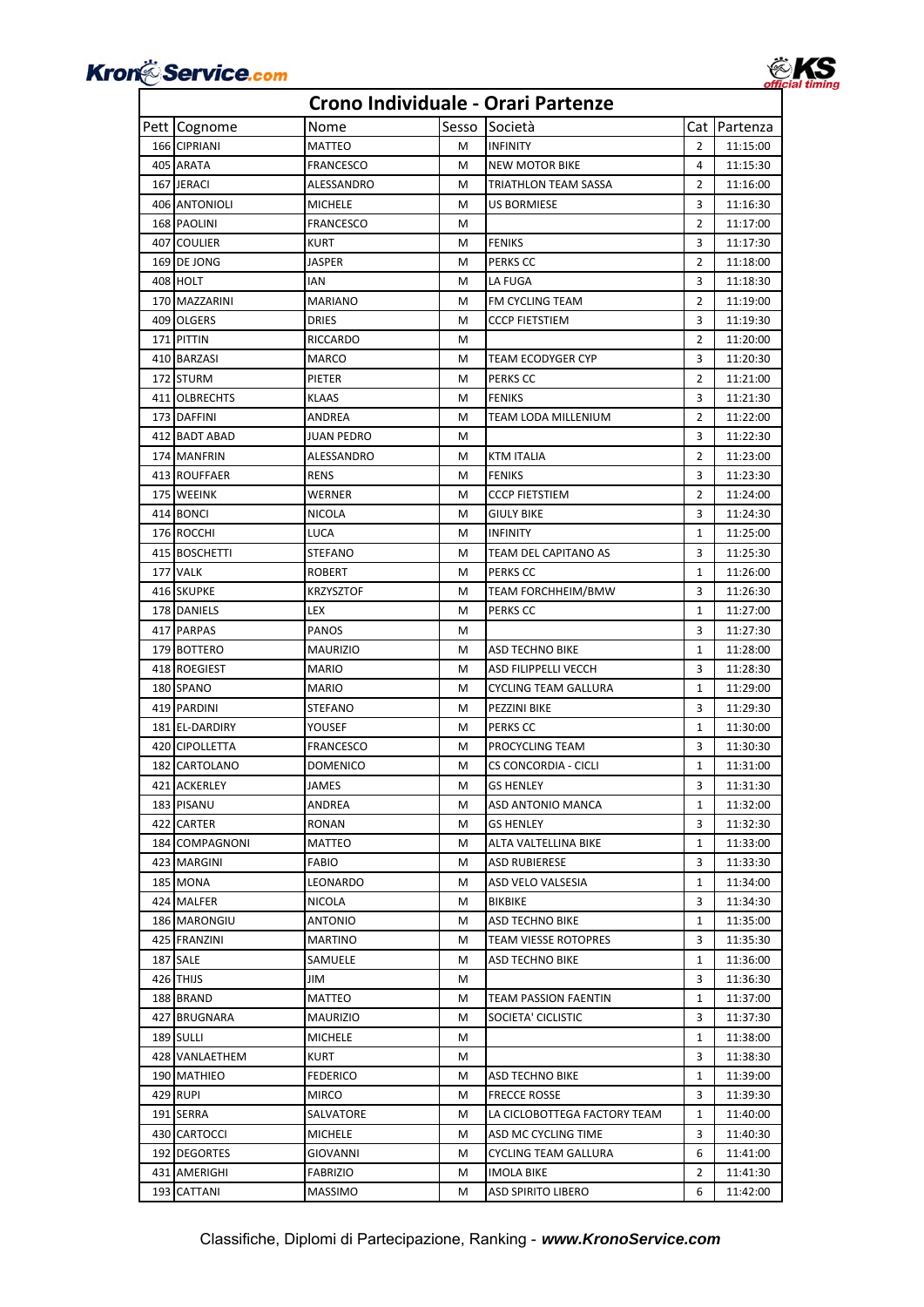



|        | Pett Cognome          | Nome                  | Sesso | <b>Società</b>                 |                | Cat Partenza |
|--------|-----------------------|-----------------------|-------|--------------------------------|----------------|--------------|
|        | 432 BERNARDINI        | LORENZO               | м     | ASD MC CYCLING TIME            | $\overline{2}$ | 11:42:30     |
|        | 194 CARLONI           | GIOVANNI              | м     | TEAM PASSION FAENTIN           | 6              | 11:43:00     |
|        | 433 ESKOV             | <b>NIKITA</b>         | M     | <b>CYCLING TEAM TERENZI</b>    | 2              | 11:43:30     |
|        | 195 SCANU             | STEFANO               | M     | SC L'OLEANDRO BUDO             | 2              | 11:44:00     |
|        | 434 VAN HERREWEGHE    | <b>SIMON</b>          | M     | CLUB <sub>33</sub>             | $\overline{2}$ | 11:44:30     |
|        | 196 GIUA              | MICHAEL FRANCESCO     | м     | GS CYCLING TEAM GALLURA        | $\mathbf{1}$   | 11:45:00     |
|        | 435 ASSANDRI          | UGO                   | M     | AVIS PEDALE CASALASC           | 2              | 11:45:30     |
|        | 197 MURETTI           | GIOVANNI BATTISTA     | M     | <b>GS CYCLING TEAM GALLURA</b> | 4              | 11:46:00     |
|        | 436 SANETTI           | <b>BRUNO</b>          | м     | <b>GS VIGILI DEL FUOCO</b>     | 2              | 11:46:30     |
| 198 MU |                       | <b>NICOLO</b>         | M     | GS CYCLING TEAM GALLURA        | 10             | 11:47:00     |
|        | 437 TIM               | <b>HOFMANN</b>        | м     |                                | $\overline{2}$ | 11:47:30     |
| 199    |                       |                       |       |                                |                | 11:48:00     |
|        | 438 MCLEISH           | <b>ALISTAIR</b>       | м     | LONDON PHOENIX                 | $\overline{2}$ | 11:48:30     |
|        | 200 DE STEFANIS       | <b>MARIA CRISTINA</b> | F     | CICLO CLUB VASTO               | W <sub>3</sub> | 11:49:00     |
|        | 439 MALARDE           | GWENN                 | м     | EC LÉMAN                       | $\overline{2}$ | 11:49:30     |
|        | 201 CALANCA           | CARLA                 | F     | PEDALE 73                      | W <sub>2</sub> | 11:50:00     |
|        | 440 SONVICO           | ANDREA                | M     | TEAM DE ROSA SANTINI           | 2              | 11:50:30     |
|        | 202 DOGA              | BARBARA               | F     | TEAM LADURNER                  | W <sub>2</sub> | 11:51:00     |
|        | 441 HUEY              | <b>CHRIS</b>          | M     | <b>QUEENS TOWER CC</b>         | $\overline{2}$ | 11:51:30     |
|        | 203 BARTOLUCCI        | <b>ELENA</b>          | F     | ASD SANTA MARIA DELL           | W <sub>2</sub> | 11:52:00     |
|        | 442 HOWARD            | <b>NATHAN</b>         | м     | <b>FINCHLEY RT</b>             | $\overline{2}$ | 11:52:30     |
|        | 204 SANTACHIARA       | ANNALISA              | F     | <b>ASD COOPERATORI RE</b>      | W <sub>2</sub> | 11:53:00     |
|        | 443 VALELA            | <b>DOMENIC</b>        | M     | <b>TEAM REVOLUTION</b>         | $\overline{2}$ | 11:53:30     |
|        | 205 LOY               | M. FRANCESCA          | F     |                                | W <sub>2</sub> | 11:54:00     |
|        | 444 CECCONI           | MATTEO                | м     | GS VIGILI DEL FUOCO            | $\overline{2}$ | 11:54:30     |
|        | 206 BECHIS            | VERA                  | F     |                                | W <sub>2</sub> | 11:55:00     |
|        | 445 SARTORI           | NICOLA                | м     | <b>BIKBIKE</b>                 | $\overline{2}$ | 11:55:30     |
|        | 207 EVERHARD          | CARLA                 | F     | VWV LANGSZIJ                   | W <sub>2</sub> | 11:56:00     |
|        | 446 DE BOER           | <b>DOUWE</b>          | м     |                                | $\overline{2}$ | 11:56:30     |
|        | 208 RIGOTTI           | DANIELA               | F     | <b>BIKE SPORT NERI</b>         | W <sub>2</sub> | 11:57:00     |
|        | 447 PEDRANZINI        | DENIS                 | M     | ALTA VALTELLINA BIKE           | $\overline{2}$ | 11:57:30     |
|        | 209 PICCOLO           | ALESSIA               | F     | ALÈ CIPOLLINI G                | W <sub>2</sub> | 11:58:00     |
|        | 448 VAN WIJK          | <b>ERIK JAN</b>       | M     |                                | $\mathbf{1}$   | 11:58:30     |
|        | 210 WAELZLEIN         | <b>DORIS</b>          | F     | <b>RC HERPERSDORF</b>          | W <sub>2</sub> | 11:59:00     |
|        | 449 ALBERTI           | STEFANO               | M     | TEAM ALTA VALTELLINA           | $\mathbf{1}$   | 11:59:30     |
|        | 211 PREZZI            | ALESSANDRA            | F.    | TRIATHLON ALTO ADIGE           | W <sub>2</sub> | 12:00:00     |
|        | 450 NUCERA            | GIOVANNI              | м     | GS CICLI GAUDENZI              | 1              | 12:00:30     |
|        | 212 WIESMANN          | ANDREA EVI            | F     | ASD CASSINIS CYCLING           | W <sub>2</sub> | 12:01:00     |
|        | 451 ROMANI            | RICCARDO              | M     | ALTA VALTELLINA BIKE           | $\mathbf{1}$   | 12:01:30     |
|        | 213 NOVELLO           | BERTILLA              | F     | TEEM WILIER BREGANZE           | W <sub>2</sub> | 12:02:00     |
|        | 452 BELLINI           | BATTISTA              | м     | BELLINI                        | 1              | 12:02:30     |
|        | 214 CORIMBI           | GIUSEPPINA            | F.    | SC L'OLEANDRO BU               | W <sub>2</sub> | 12:03:00     |
|        | 453 PEDRANZINI        | FEDERICO              | м     | ASD ALTA VALTELLINA            | 1              | 12:03:30     |
|        | 215 CAPELLINO         | LIVIA                 | F.    | <b>ASD GS PASSATORE</b>        | W <sub>2</sub> | 12:04:00     |
|        | 454 PURBROOK          | <b>BARNABAS</b>       | M     | TBA - CURRENTLY CHAN           | 1              | 12:04:30     |
|        | 216 ZOPPETTI          | M. GIOVANNA           | F.    | CICLI PERACCHI SOVER           | W <sub>2</sub> | 12:05:00     |
|        | 455 RINALDI           | GIANCARLO             | М     | ALTA VALTELLINA BIKE           | 1              | 12:05:30     |
|        | 217 DRYSDALE          | LARISSA               | F.    | <b>TEAM BELA</b>               | W <sub>2</sub> | 12:06:00     |
|        | 456 CURTI             | STEFANO               | м     | <b>US BORMIESE</b>             | 1              | 12:06:30     |
|        | 218 DZINTRA           | <b>BALODE</b>         | F.    | TEAM PASSION FAENTIN           | W1             | 12:07:00     |
|        | 457 COSTARELLI        | <b>SIMONE</b>         | м     | ASD MC CYCLING TIME            | $\mathbf{1}$   | 12:07:30     |
|        | 219 MARTUSCIELLO      | ROBERTA               | F.    |                                | W1             | 12:08:00     |
|        | 458 MOSSU             | LUCAS                 | м     | ECLEMAN                        | 1              | 12:08:30     |
|        | 220 MEDEROS RODRIGUEZ | MARÍA ESTHER          | F.    |                                | W1             | 12:09:00     |
|        | 459 HUMM              | DANIEL                | м     | TEMPO-SPORT BIKESPEE           | 1              | 12:09:30     |
|        |                       |                       |       |                                |                |              |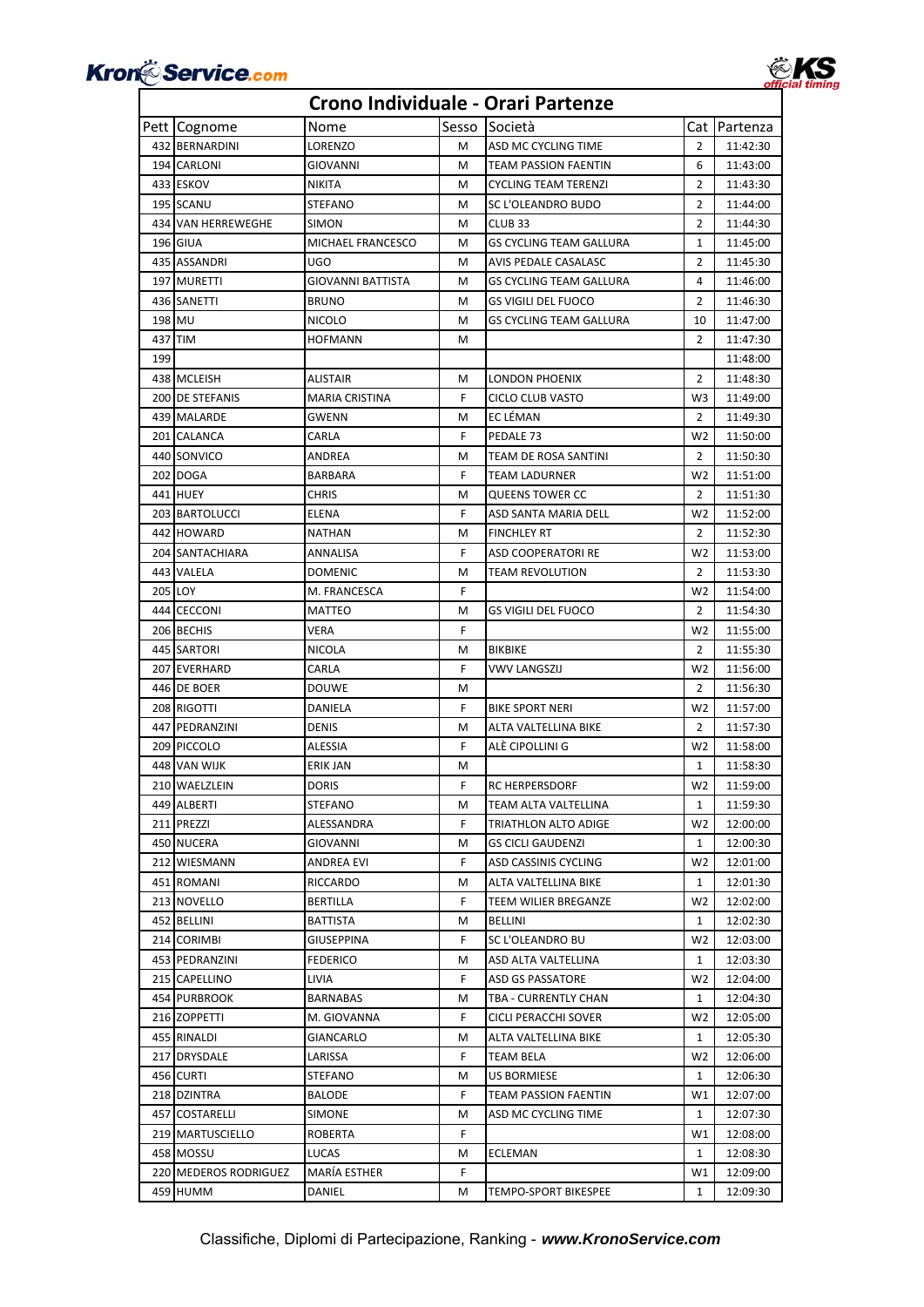



|     | Pett Cognome       | Nome               | Sesso | Società                    |                | Cat Partenza |
|-----|--------------------|--------------------|-------|----------------------------|----------------|--------------|
|     | 221 RINALDI        | PAMELA             | F     | CICLISSIMO BIKE TEAM       | W1             | 12:10:00     |
|     | 460 PRAVETTONI     | SIMONE             | М     | ASD CICLOAMATORI SE        | $\mathbf{1}$   | 12:10:30     |
|     | 222 RUGGERI        | LAURA              | F     | SPILLA TEAM                | W1             | 12:11:00     |
|     | 461 MILANESI       | MATTEO             | м     | IL TRICOLORE BIKE          | 1              | 12:11:30     |
|     | 223 CORNO          | CHIARA             | F.    | <b>CRAL BANCA POPOLARE</b> | W1             | 12:12:00     |
|     | 462 DE SANTIS      | MATTEO             | м     | CYCLING TEAM TERENZI       | $\mathbf{1}$   | 12:12:30     |
|     | 224 VLASOVA        | NADEZDA            | F     | ASD COACH CYCLING TE       | W1             | 12:13:00     |
|     | 463 WIESER         | FRANZ              | M     | RODES VAL BADIA RAIF       | 1              | 12:13:30     |
|     | 225 SCALAMBRA      | ELISA              | F     | PROBIKE ROMA               | W1             | 12:14:00     |
|     | 464 CLARA          | JONAS              | м     | RODES VAL BADIA RAIF       | 1              | 12:14:30     |
|     | 226 ELSINGA        | MARJOLIJN          | F.    |                            | W1             | 12:15:00     |
|     | 465 THOMAS         | PAUL               | M     | CCC                        | 8              | 12:15:30     |
|     | 227 BONANI         | MONICA             | F     | ASD TEAM EXECUTIVE         | W1             | 12:16:00     |
|     | 466 FRESU          | DOMENICO           | M     | GS FANCELLO CICLI          | 7              | 12:16:30     |
|     | 228 HETZEL         | VIKTORIA           | F     |                            | W1             | 12:17:00     |
|     | 467 CROBE          | EMANUELE           | м     | IL FORNAIO MACOMER         | $\overline{2}$ | 12:17:30     |
|     | 229 HIETBRINK      | MARIEKE            | F     | CCCP FIETSTIEM             | W1             | 12:18:00     |
|     | 468 GATTLEN        | EWALD              | м     | VC-INTERNATIONAL BRIG      | 6              | 12:18:30     |
|     | 230 TASSINARI      | MARICA             | F.    | TEAM PASSION FAENTIN       | W1             | 12:19:00     |
| 469 |                    |                    |       |                            |                | 12:19:30     |
|     | 231 MAJORI         | MICHELA            | F.    | TEAM ALTA VALTELLINA       | W1             | 12:20:00     |
| 470 |                    |                    |       |                            |                | 12:20:30     |
|     | 232 GIORDANO       | GIULIA             | F.    | <b>USB BORMIESE</b>        | W1             | 12:21:00     |
| 471 |                    |                    |       |                            |                |              |
|     | 233 MONCHER        | SILVIA             | F.    |                            | W1             | 12:21:30     |
| 472 |                    |                    |       | KTM ITALIA                 |                | 12:22:00     |
|     |                    |                    | F     |                            |                | 12:22:30     |
|     | 234 BLICKENSTORFER | TANJA              |       | TEMPO-SPORT BIKESPEE       | W1             | 12:23:00     |
|     | 473 BRUNNER        | MANUELA            | F     | VC-INTERNATIONAL BRI       | W2             | 12:23:30     |
| 235 |                    |                    |       |                            |                | 12:24:00     |
|     | 474 CHIECCA        | CANDIDA            | F.    | TEAM BIKE GUSSAGO          | W <sub>2</sub> | 12:24:30     |
| 236 |                    |                    |       |                            |                | 12:25:00     |
|     | 475 HEER           | CHARLOTTE          | F     | VC-INTERNATIONAL BRI       | W <sub>2</sub> | 12:25:30     |
| 237 |                    |                    |       |                            |                | 12:26:00     |
|     | 476 GRANDJEAN      | PRISKA             | F.    | TEAM3DECOEUR               | W <sub>2</sub> | 12:26:30     |
| 238 |                    |                    |       |                            |                | 12:27:00     |
|     | 477 PRATI          | MARIA CRISTINA     | F.    | TEAM DEL CAPITANO AS       | W2             | 12:27:30     |
| 239 |                    |                    |       |                            |                | 12:28:00     |
|     | 478 RAGGIANTE      | SABRINA            | F     |                            | W <sub>2</sub> | 12:28:30     |
|     | 800 PITZOLU        | GRAZIANO FRANCESCO | м     | UN MARE DI MONTAGNA        |                | 12:29:00     |
|     | 479 GIANGRANDI     | CHIARA             | F.    |                            | W1             | 12:29:30     |
|     | 801 LODDO          | LUCA               | М     | UN MARE DI MONTAGNA        |                | 12:30:00     |
|     | 480 HAAST          | INGRID             | F     |                            | W1             | 12:30:30     |
|     | 802 LODDO          | MICHELE            | м     | UN MARE DI MONTAGNA        |                | 12:31:00     |
|     | 481 RAFF           | JANINA             | F     | VC-INTERNATIONAL BRI       | W1             | 12:31:30     |
|     | 803 FOIS           | GIOVANNI ANTONIO   | м     | UN MARE DI MONTAGNA        |                | 12:32:00     |
|     | 482 TERMES BOTELLA | SANDRA             | F     |                            | W1             | 12:32:30     |
|     | 804 PUGGIONI       | MAURIZIO           | м     | UN MARE DI MONTAGNA        |                | 12:33:00     |
|     | 483 GENTILI        | CLAUDIA            | F     | TEAM GILETTI               | W1             | 12:33:30     |
|     | 805 DELEDDA        | SALVATORANGELO     | м     | UN MARE DI MONTAGNA        |                | 12:34:00     |
|     | 484 RANKIN         | HEATHER            | F     | DULWICH PARAGON CC         | W1             | 12:34:30     |
|     | 806 DEMURTAS       | LUCIO CESARE       | м     | UN MARE DI MONTAGNA        |                | 12:35:00     |
|     | 485 FERRARINI      | ALICE              | F     | SC FORMIGOSA - MANTO       | W1             | 12:35:30     |
|     | 807 MANZOTTU       | GIOVANNI           | м     | GIORGIONE OZIERESE CARRERA |                | 12:36:00     |
|     | 486 D'ELIA         | ELENA              | F     | TRIATHLON CLUB GENEV       | W1             | 12:36:30     |
|     | 808 MUZZETTO       | PAOLINO            | M     | GIORGIONE OZIERESE CARRERA |                | 12:37:00     |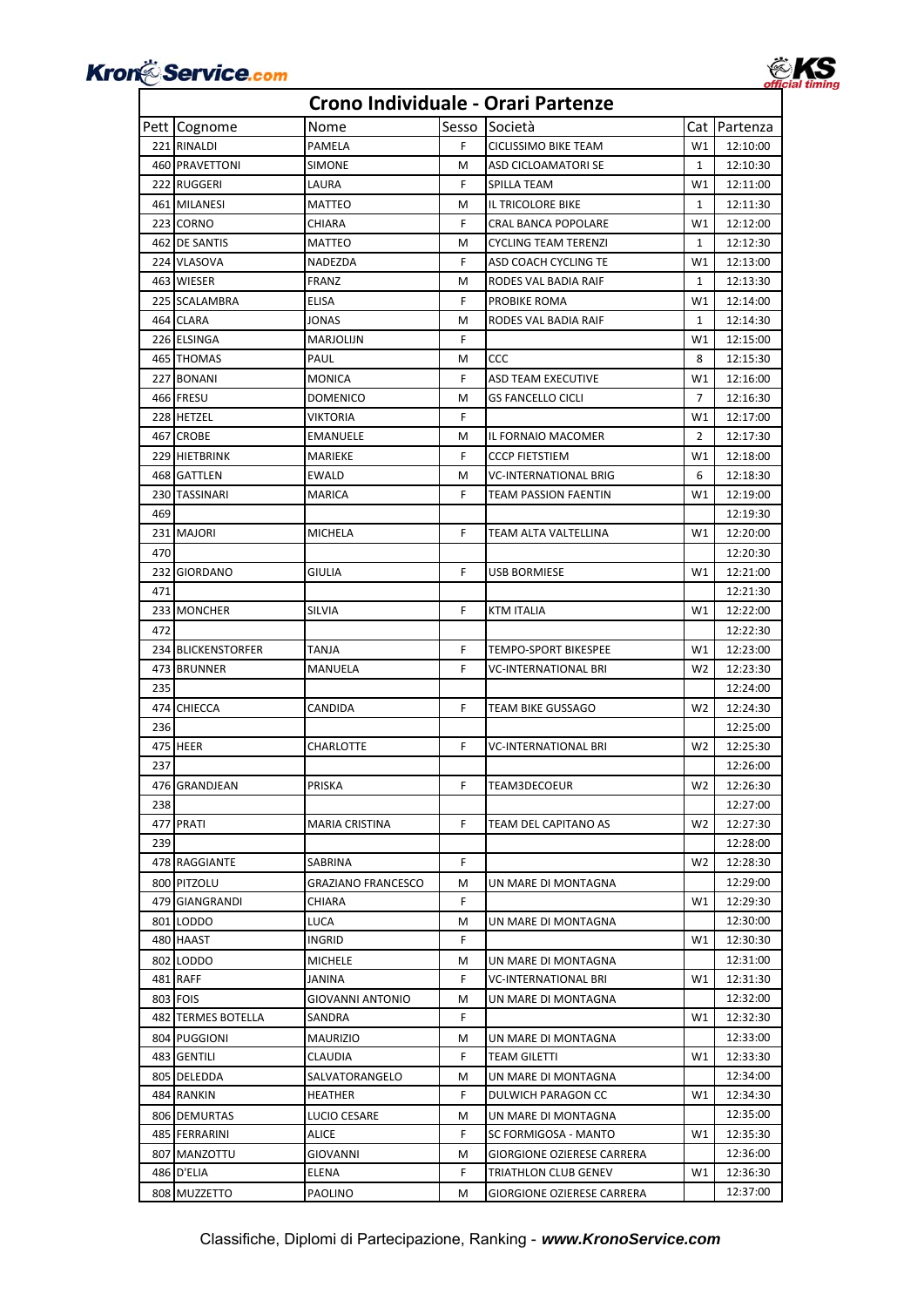



|     | Pett Cognome   | Nome                 | Sesso | Società                   |                | Cat Partenza |
|-----|----------------|----------------------|-------|---------------------------|----------------|--------------|
|     | 487 GROS       | <b>STEPHANIE</b>     | F     | <b>VC VINCENNES</b>       | W1             | 12:37:30     |
|     | 809 ARAGONA    | <b>EMILIANO</b>      | М     | ASD CC ANTONIO MANCA      |                | 12:38:00     |
|     | 488 ZEMMER     | <b>RUTH</b>          | F     | AMATEURSPORTVEREIN R      | W1             | 12:38:30     |
|     | 810 MERELLA    | <b>FABIO</b>         | M     | SAMABIKE                  |                | 12:39:00     |
|     | 489 BAUMGARTEN | ANNE                 | F     | RADTEAM NEU-ISENBURG      | W1             | 12:39:30     |
|     | 811 MERELLA    | <b>MARCO</b>         | M     | SAMABIKE                  |                | 12:40:00     |
|     | 490 LEACH      | <b>BELLA</b>         | F     | SIGMA SPORT WOMEN'        | W1             | 12:40:30     |
|     | 812 BANDINU    | <b>MAURIZIO</b>      | M     | ASD SC PEDALE NUORESE     |                | 12:41:00     |
|     | 491 PAYNE      | ANTIGONE             | F     |                           | W1             | 12:41:30     |
|     | 813 BUSSU      | GRAZIANO             | M     | ASD SC PEDALE NUORESE     |                | 12:42:00     |
|     | 492 KOPIETZ    | CAROLINE             | F     | TEAM FORCHHEIM/BMW        | W1             | 12:42:30     |
|     | 814 SODDU      | GIOVANNI             | M     | ASD SC PEDALE NUORESE     |                | 12:43:00     |
|     | 493 EMANS      | JANE                 | F     | MILTON BICYCLE CLUB       | W1             | 12:43:30     |
|     | 815 GHISU      | FRANCESCO            | M     | ASD SC PEDALE NUORESE     |                | 12:44:00     |
|     | 494 SKARABELA  | CAROLA               | F     | TEAM ALÉ                  | W1             | 12:44:30     |
|     | 816 MADDANU    | <b>FRANCESCO</b>     | M     | ASD SC PEDALE NUORESE     |                | 12:45:00     |
|     | 495 CAMPBELL   | OLIVIA               | F     | DULWICH PARAGON CC        | W1             | 12:45:30     |
|     | 817 PADDEU     | <b>FRANCESCO</b>     | M     | ASD SC PEDALE NUORESE     |                | 12:46:00     |
|     | 496 GATTLEN    | CARMEN               | F     | VC-INTERNATIONAL BRIG     | W <sub>2</sub> | 12:46:30     |
|     | 818 STAFFA     | <b>NICOLA</b>        | M     | ASD SC PEDALE NUORESE     |                | 12:47:00     |
| 497 |                |                      |       |                           |                | 12:47:30     |
|     |                |                      |       |                           |                | 12:48:00     |
| 498 | 819 SANNA      | ALESSANDRO           | м     | ASD SC PEDALE NUORESE     |                |              |
|     |                |                      |       |                           |                | 12:48:30     |
|     | 820 TODDE      | MARIO                | м     | ASD SC PEDALE NUORESE     |                | 12:49:00     |
| 499 |                |                      |       |                           |                | 12:49:30     |
|     | 821 SCHROEDER  | ulrich               | M     | ASD FAUSTO COPPI '72      |                | 12:50:00     |
|     | 843 MEDDA      | GIUSEPPE             | M     | <b>MASBIKE TEAM</b>       |                | 12:50:30     |
|     | 822 MACIOCCO   | <b>MAURO</b>         | M     | <b>SC TEMPIO</b>          |                | 12:51:00     |
|     | 849 FANARI     | PAOLO GIOVANNI       | M     | UC SIMAXIS                |                | 12:51:30     |
|     | 823 PINNA      | MARIO                | M     | <b>SC TEMPIO</b>          |                | 12:52:00     |
|     | 850 SANNA      | <b>ANTONIO MARIA</b> | M     | <b>UC SIMAXIS</b>         |                | 12:52:30     |
|     | 824 RUGGERO    | PIERO ANTONIO        | M     | <b>SC TEMPIO</b>          |                | 12:53:00     |
|     | 851 PIRAS      | PASQUALE             | M     | <b>UC SIMAXIS</b>         |                | 12:53:30     |
|     | 825 RUGGERO    | ROBERTO              | M     | <b>SC TEMPIO</b>          |                | 12:54:00     |
|     | 852 SCHIRRU    | PIERLUIGI            | M     | <b>UC SIMAXIS</b>         |                | 12:54:30     |
|     | 826 DEIDDA     | MAURO                | м     | MAX BIKE TEAM             |                | 12:55:00     |
|     | 853 ARMAS      | GIUSEPPE             | м     | <b>UC SIMAXIS</b>         |                | 12:55:30     |
|     | 827 MELIS      | <b>MIRKO</b>         | м     | MAX BIKE TEAM             |                | 12:56:00     |
|     | 854 ZANCUDI    | <b>ROBERTO</b>       | М     | UC SIMAXIS                |                | 12:56:30     |
|     | 828 PAU        | LUDOVICA             | F     | MAX BIKE TEAM             |                | 12:57:00     |
|     | 855 SERRA      | ORLANDO              | м     | <b>UC SIMAXIS</b>         |                | 12:57:30     |
|     | 829 PULGA      | FRANCO               | M     | MAX BIKE TEAM             |                | 12:58:00     |
|     | 868 ARGIOLAS   | LUIGI                | M     | ASD EXTREME BIKE          |                | 12:58:30     |
|     | 830 CADONI     | FRANCESCO            | M     |                           |                | 12:59:00     |
|     | 872 MURTAS     | EMANUELE             | M     | SPEED BIKE UTA            |                | 12:59:30     |
|     | 831 GHISU      | DANILO PIETRO        | M     | ASD CASSINIS CYCLING TEAM |                | 13:00:00     |
|     | 899 CIANFLONE  | <b>MAURIZIO</b>      | M     | <b>GS SPORTISSIMO</b>     |                | 13:00:30     |
|     | 832 BONERA     | GIANFRANCO           | M     | ASD US ITALIA-AQUILA      |                | 13:01:00     |
|     | 833 DONEDDU    | GUIDO                | м     | GSC BORSANO               |                | 13:02:00     |
|     | 834 PAU        | GIOVANNI             | M     | ASD DANZE -LA CALETTA     |                | 13:03:00     |
|     | 835 EZZIS      | CRISTIAN             | м     | GRUPPO SPORTIVO ESERCITO  |                | 13:04:00     |
|     | 836 IBBA       | GIANLUCA             | M     | IL FORNAIO ATZORI         |                | 13:05:00     |
|     | 837 CARBONI    | SALVATORE            | м     | URSINIA ASD               |                | 13:06:00     |
|     | 838 COMIN      | MASSIMO              | м     | URSINIA ASD               |                | 13:07:00     |
|     | 839 PINTORE    | ANTONIO              | M     | URSINIA ASD               |                | 13:08:00     |
|     |                |                      |       |                           |                |              |